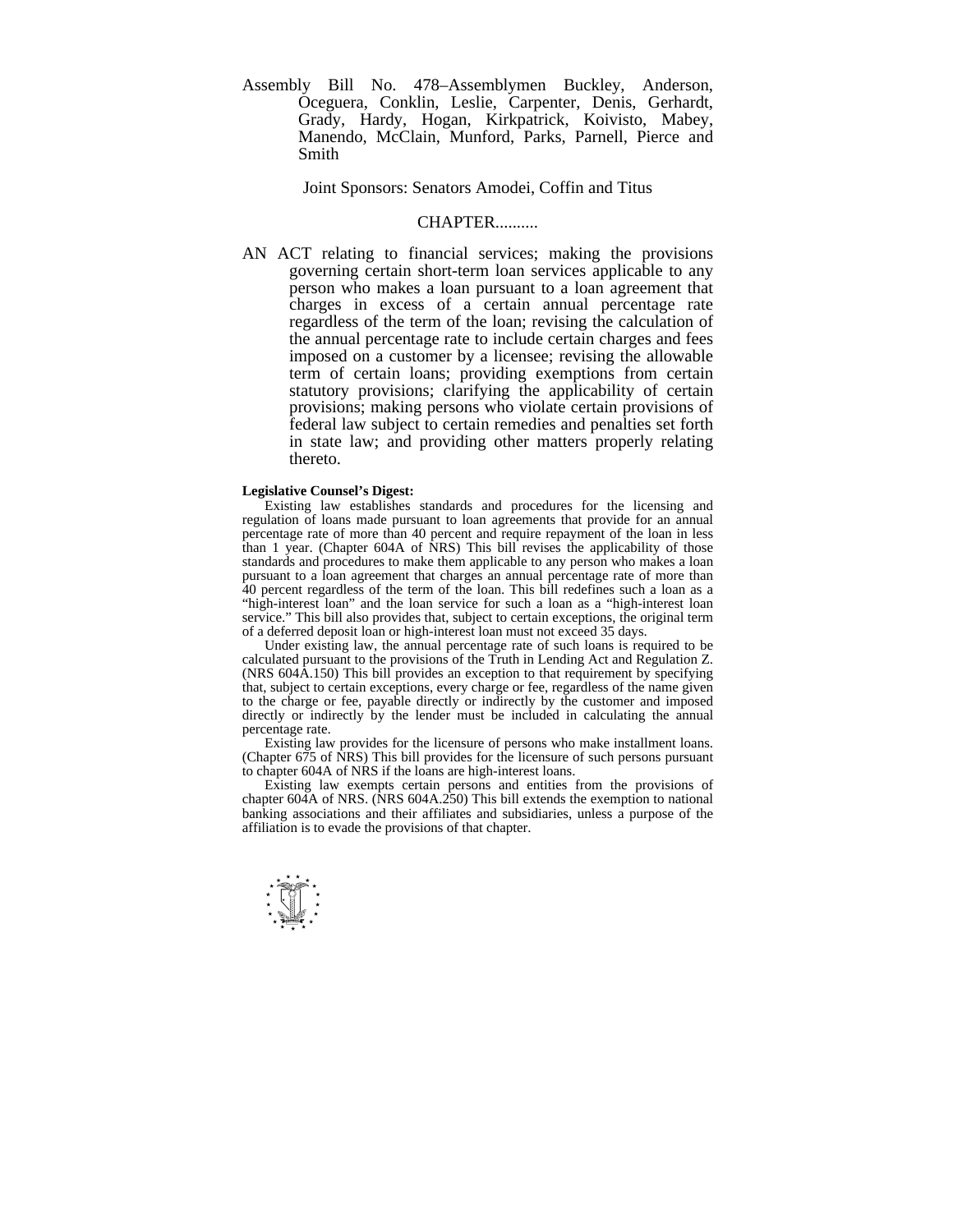Existing law exempts certain persons and entities from the provisions of chapter  $675$  of NRS. (NRS  $675.040$ ) This bill extends the exemption to national banking associations. This bill also clarifies the persons to whom chapter 675 of NRS applies.

 Existing federal law imposes limitations on the terms of consumer credit that is extended to members of the Armed Forces of the United States who are on active duty and their dependents, including, without limitation, a prohibition against a lender imposing an interest rate greater than 36 percent. The federal law preempts any state law that is inconsistent with the federal law. (Section 670 of the John Warner National Defense Authorization Act for Fiscal Year 2007, Public Law 109-364) This bill provides that any violation of the federal law shall be deemed to be a violation of chapter 604A of NRS, thereby making violators subject to the remedies and penalties set forth in that chapter, including the imposition of an administrative fine of not more than \$10,000 for each violation, the revocation or suspension of a license issued pursuant to that chapter and civil actions for damages. (NRS 604A.820, 604A.930)

## THE PEOPLE OF THE STATE OF NEVADA, REPRESENTED IN SENATE AND ASSEMBLY, DO ENACT AS FOLLOWS:

**Section 1.** Chapter 604A of NRS is hereby amended by adding thereto the provisions set forth as sections 2 to 6.5, inclusive, of this act.

 **Sec. 2.** *1. "High-interest loan" means a loan made to a customer pursuant to a loan agreement which, under its original terms, charges an annual percentage rate of more than 40 percent.* 

 *2. The term includes, without limitation, any single-payment loan, installment loan or open-ended loan which, under its original terms, charges an annual percentage rate of more than 40 percent.* 

 *3. The term does not include:* 

 *(a) A deferred deposit loan;* 

 *(b) A refund anticipation loan; or* 

 *(c) A title loan.* 

 **Sec. 3.** *"High-interest loan service" means any person engaged in the business of providing high-interest loans for a fee, service charge or other consideration.* 

 **Sec. 4.** *1. Except as otherwise provided in this section, for the purposes of determining whether a loan is a high-interest loan, when determining whether a lender is charging an annual percentage rate of more than 40 percent, calculations must be made in accordance with the Truth in Lending Act and Regulation Z, except that every charge or fee, regardless of the name given to the charge or fee, payable directly or indirectly by the customer and imposed directly or indirectly by the lender must be included* 

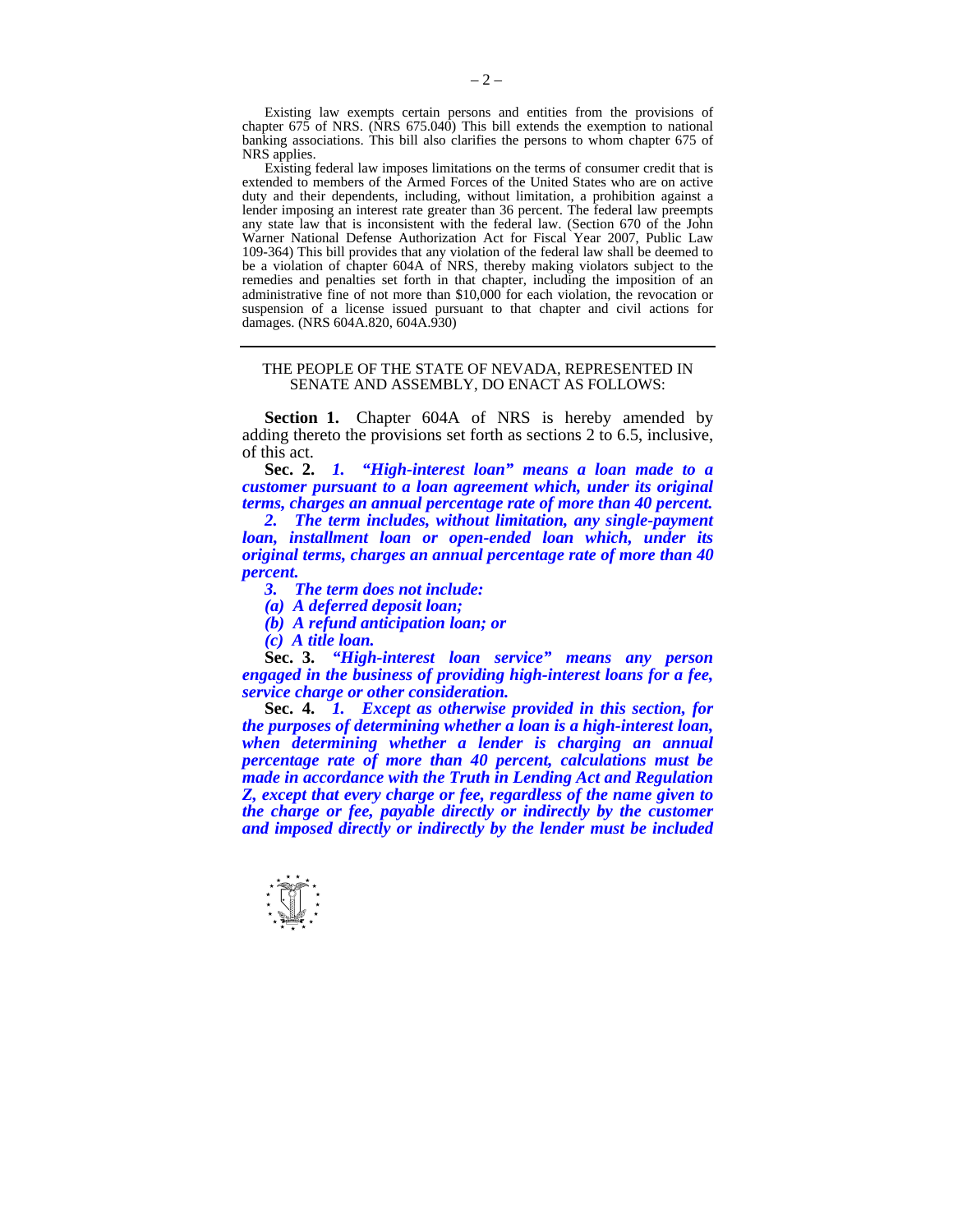*in calculating the annual percentage rate, including, without limitation:* 

*(a) Interest;* 

 *(b) Application fees, regardless of whether such fees are charged to all applicants or credit is actually extended;* 

 *(c) Fees charged for participation in a credit plan, whether assessed on an annual, periodic or nonperiodic basis; and* 

 *(d) Prepaid finance charges.* 

 *2. The following charges and fees must be excluded from the calculation of the annual percentage rate pursuant to subsection 1:* 

 *(a) Any fees allowed pursuant to NRS 604A.490 or 675.365 for a check not paid upon presentment or an electronic transfer of money that fails;* 

 *(b) Interest accrued after default pursuant to paragraph (c) of subsection 1 of NRS 604A.485;* 

 *(c) Charges for an unanticipated late payment, exceeding a credit limit, or a delinquency, default or similar occurrence; and* 

*(d) Any premiums or identifiable charges for insurance permitted pursuant to NRS 675.300.* 

 *3. Calculation of the annual percentage rate in the manner specified in this section is limited only to the determination of whether a loan is a high-interest loan and must not be used in compliance with the disclosure requirements of paragraph (g) of subsection 2 of NRS 604A.410 or any other provisions of this chapter requiring disclosure of an annual percentage rate in the making of a loan.* 

 **Sec. 5.** *1. Except as otherwise provided in this chapter, the original term of a deferred deposit loan or high-interest loan must not exceed 35 days.* 

 *2. The original term of a high-interest loan may be up to 90 days if:* 

 *(a) The loan provides for payments in installments;* 

 *(b) The payments are calculated to ratably and fully amortize the entire amount of principal and interest payable on the loan;* 

 *(c) The loan is not subject to any extension; and* 

 *(d) The loan does not require a balloon payment of any kind.* 

 *3. Notwithstanding the provisions of NRS 604A.480, a licensee shall not agree to establish or extend the period for the repayment, renewal, refinancing or consolidation of an outstanding deferred deposit loan or high-interest loan for a period that exceeds 90 days after the date of origination of the loan.*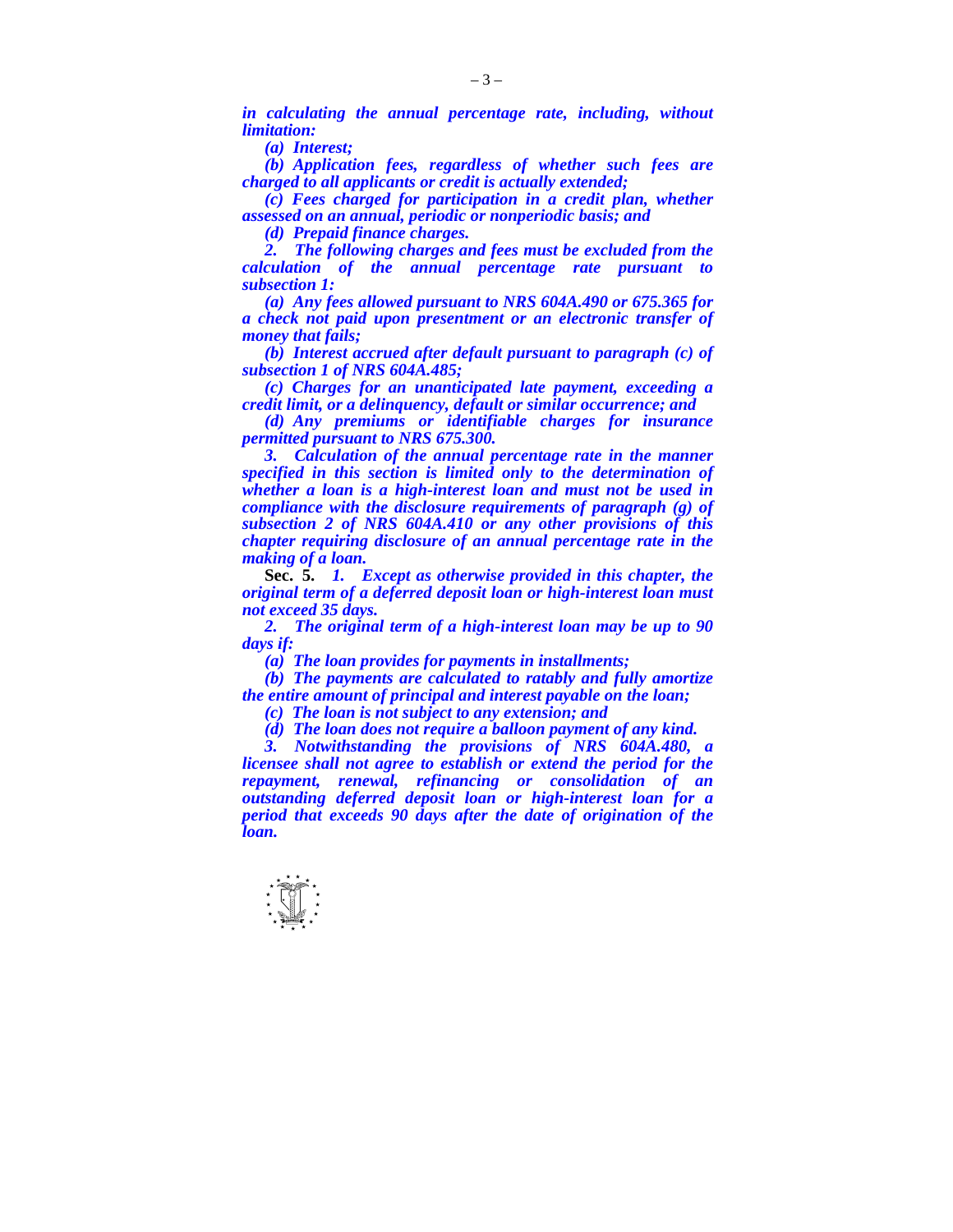**Sec. 6.** *A violation of any provision of section 670 of the John Warner National Defense Authorization Act for Fiscal Year 2007, Public Law 109-364, or any regulation adopted pursuant thereto shall be deemed to be a violation of this chapter.* 

 **Sec. 6.5.** *All provisions of this chapter governing enforcement or collection of an obligation originated under this chapter apply to:* 

 *1. Any purchaser or assignee of the obligation; and* 

 *2. Any person seeking to enforce or collect the obligation on behalf of a licensee.*

**Sec. 7.** NRS 604A.010 is hereby amended to read as follows:

 604A.010 As used in this chapter, unless the context otherwise requires, the words and terms defined in NRS 604A.015 to 604A.125, inclusive, *and sections 2 and 3 of this act* have the meanings ascribed to them in those sections.

**Sec. 8.** NRS 604A.015 is hereby amended to read as follows:

 604A.015 1. "Automated loan machine" means any machine or other device, regardless of the name given to it or the technology used, that:

(a) Is automated;

 (b) Is designed or intended to allow a customer, without any additional assistance from another person, to receive or attempt to receive a deferred deposit loan or **[**short-term**]** *high-interest* loan through the machine or other device; and

 (c) Is set up, installed, operated or maintained by or on behalf of the person making the loan or any agent, affiliate or subsidiary of the person.

 2. The term does not include any machine or other device used directly by a customer to access the Internet unless the machine or other device is made available to the customer by the person making the loan or any agent, affiliate or subsidiary of the person.

**Sec. 9.** NRS 604A.040 is hereby amended to read as follows:

 604A.040 "Customer" means any person who receives or attempts to receive check-cashing services, deferred deposit loan services, **[**short-term**]** *high-interest* loan services or title loan services from another person.

**Sec. 10.** NRS 604A.075 is hereby amended to read as follows:

 604A.075 "Licensee" means any person who has been issued one or more licenses to operate a check-cashing service, deferred deposit loan service, **[**short-term**]** *high-interest* loan service or title loan service pursuant to the provisions of this chapter.

**Sec. 11.** NRS 604A.080 is hereby amended to read as follows:

 604A.080 "Loan" means any deferred deposit loan, **[**shortterm**]** *high-interest* loan or title loan, or any extension or repayment

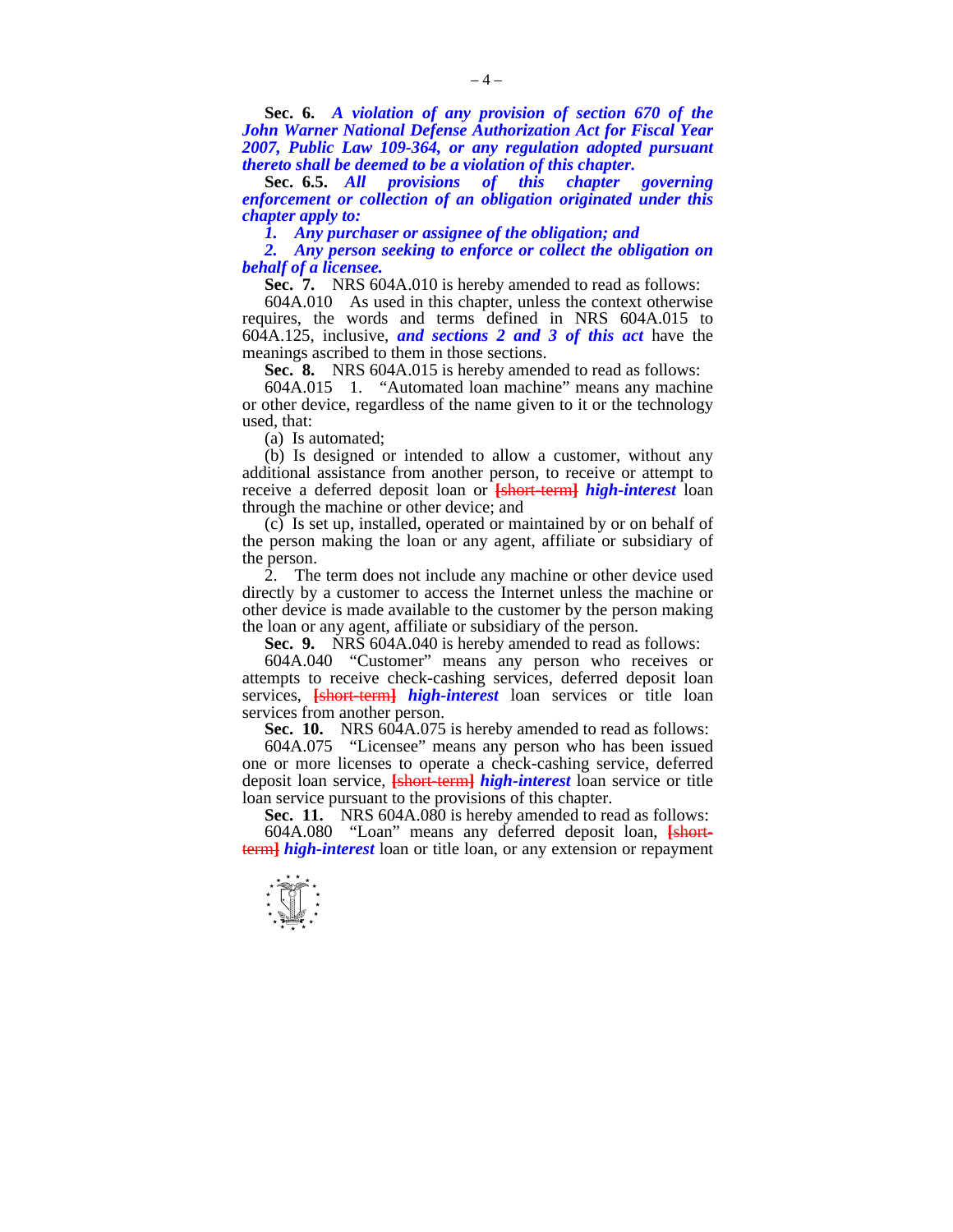plan relating to such a loan, made at any location or through any method, including, without limitation, at a kiosk, through the Internet, through any telephone, facsimile machine or other telecommunication device or through any other machine, network, system, device or means.

 **Sec. 11.5.** NRS 604A.105 is hereby amended to read as follows:

 604A.105 1. "Title loan" means a loan made to a customer pursuant to a loan agreement which, under its original terms:

 (a) Charges an annual percentage rate of more than 35 percent; and

(b) Requires the customer to secure the loan by **[**giving**]** *either:* 

 *(1) Giving* possession of the title to a vehicle legally owned by the customer to the **[**person making the loan, or to**]** *licensee or*  any agent, affiliate or subsidiary of the **[**person, whether or not the person making the loan or taking possession of the title perfects a security interest in the vehicle by having the person's name noted on the title as a lienholder.**]** *licensee; or* 

 *(2) Perfecting a security interest in the vehicle by having the name of the licensee or any agent, affiliate or subsidiary of the licensee noted on the title as a lienholder.*

2. The term does not include  $\frac{1}{2}$ 

(a) A**]** *a* loan which creates a purchase-money security interest in a vehicle or the refinancing of any such loan.  $\frac{1}{2}$ 

(b) Any other loan for which a vehicle is used as security or collateral if the person making the loan, or any agent, affiliate or subsidiary of the person, does not take possession of the title.**]**

**Sec. 12.** NRS 604A.200 is hereby amended to read as follows:

 604A.200 The provisions of this chapter apply to any person who seeks to evade its application by any device, subterfuge or pretense, including, without limitation **[**, calling**]** *:* 

 *1. Calling* a loan by any other name **[**or using**]** *;* 

2. *Using* any agents, affiliates or subsidiaries in an attempt to avoid the application of the provisions of this chapter **[**.**]** *; or* 

 *3. Having any affiliation or other business arrangement with an entity that is exempt from the provisions of this chapter pursuant to subsection 1 of NRS 604A.250, the effect of which is to evade the provisions of this chapter, including, without limitation, making a loan while purporting to be the agent of such an exempt entity where the purported agent holds, acquires or maintains a preponderant economic interest in the revenues generated by the loan.*

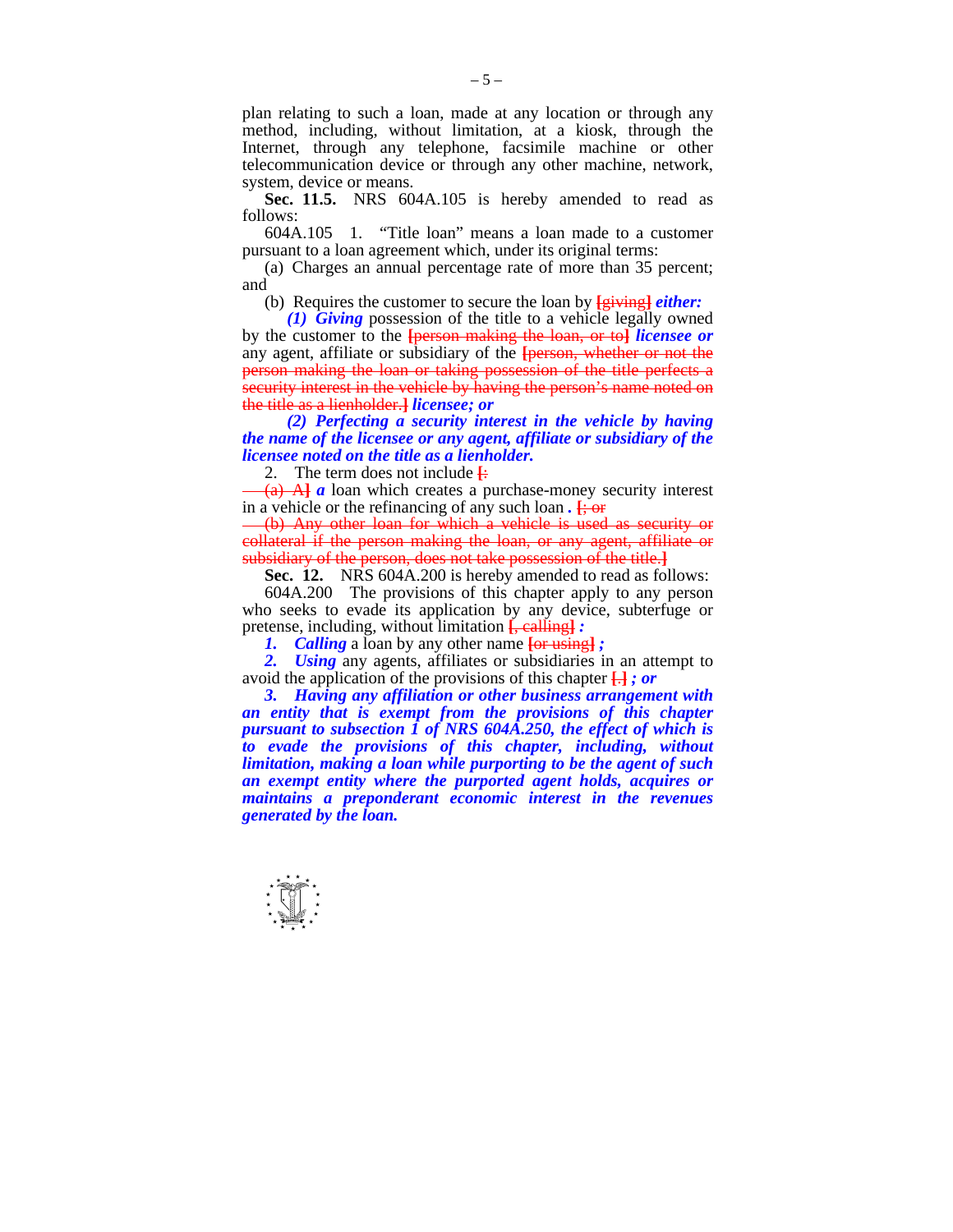**Sec. 13.** NRS 604A.250 is hereby amended to read as follows: 604A.250 The provisions of this chapter do not apply to:

 1. **[**A**]** *Except as otherwise provided in NRS 604A.200, a*  person doing business pursuant to the authority of any law of this State or of the United States relating to banks, *national banking associations,* savings banks, trust companies, savings and loan associations, credit unions, development corporations, mortgage brokers, mortgage bankers, thrift companies or insurance companies **[**.**]** *, including, without limitation, any affiliate or subsidiary of such a person regardless of whether the affiliate or subsidiary is a bank.*

 2. A person who is primarily engaged in the retail sale of goods or services who:

 (a) As an incident to or independently of a retail sale or service, from time to time cashes checks for a fee or other consideration of not more than \$2; and

(b) Does not hold himself out as a check-cashing service.

 3. A person while performing any act authorized by a license issued pursuant to chapter 671 of NRS.

 4. A person who holds a nonrestricted gaming license issued pursuant to chapter 463 of NRS while performing any act in the course of that licensed operation.

 5. A person who is exclusively engaged in a check-cashing service relating to out-of-state checks.

 6. A corporation organized pursuant to the laws of this State that has been continuously and exclusively engaged in a checkcashing service in this State since July 1, 1973.

 7. A pawnbroker, unless the pawnbroker operates a checkcashing service, deferred deposit loan service, **[**short-term**]** *highinterest* loan service or title loan service.

8. A real estate investment trust, as defined in 26 U.S.C. § 856.

 9. An employee benefit plan, as defined in 29 U.S.C. § 1002(3), if the loan is made directly from money in the plan by the plan's trustee.

 10. An attorney at law rendering services in the performance of his duties as an attorney at law if the loan is secured by real property.

 11. A real estate broker rendering services in the performance of his duties as a real estate broker if the loan is secured by real property.

12. Any firm or corporation:

 (a) Whose principal purpose or activity is lending money on real property which is secured by a mortgage;

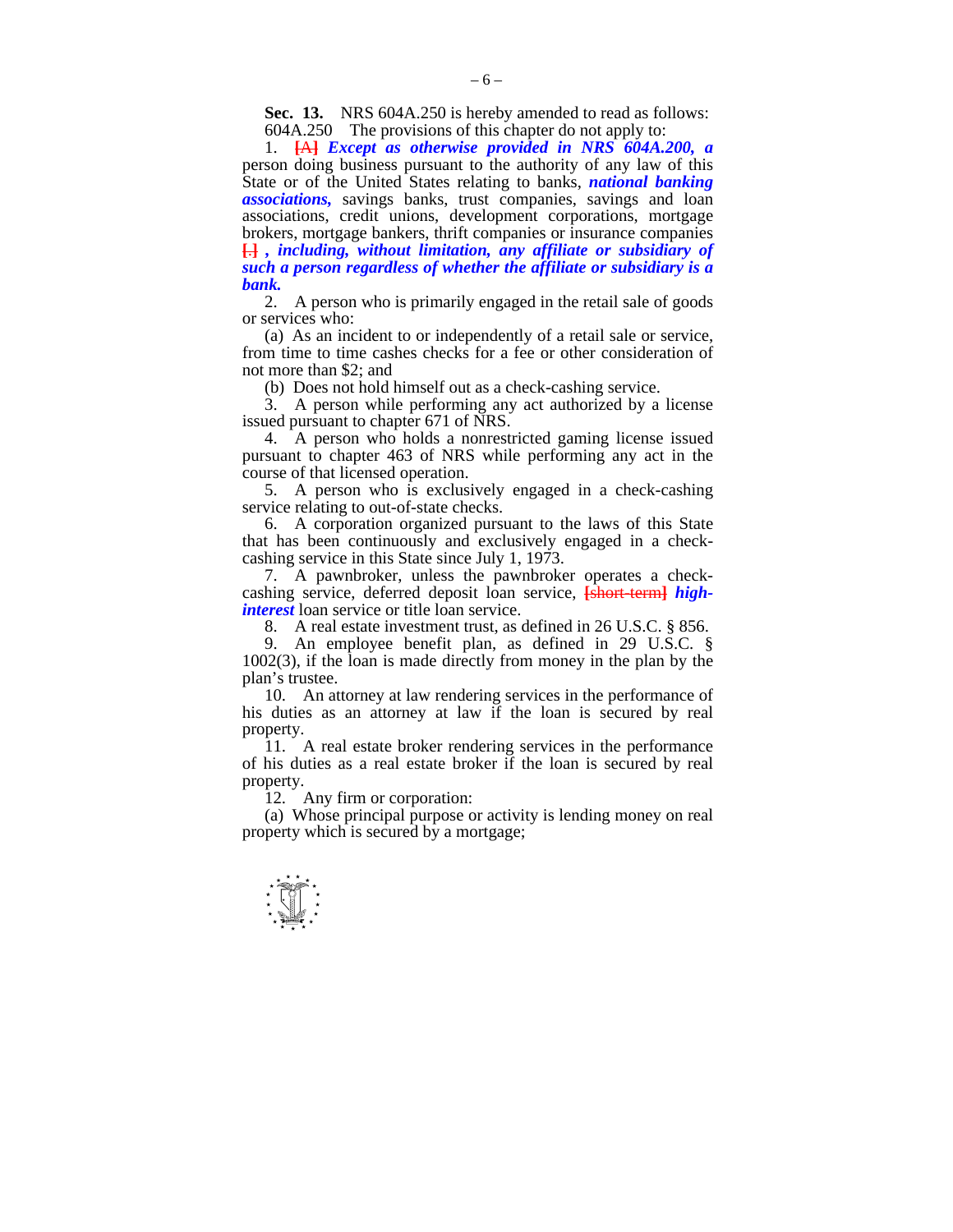(b) Approved by the Federal National Mortgage Association as a seller or servicer; and

 (c) Approved by the Department of Housing and Urban Development and the Department of Veterans Affairs.

 13. A person who provides money for investment in loans secured by a lien on real property, on his own account.

 14. A seller of real property who offers credit secured by a mortgage of the property sold.

 15. A person who makes a refund anticipation loan, unless the person operates a check-cashing service, deferred deposit loan service, **[**short-term**]** *high-interest* loan service or title loan service.

**Sec. 14.** NRS 604A.400 is hereby amended to read as follows:

 604A.400 1. A person, including, without limitation, a person licensed pursuant to chapter 675 of NRS, shall not operate a checkcashing service, deferred deposit loan service, **[**short-term**]** *highinterest* loan service or title loan service unless the person is licensed with the Commissioner pursuant to the provisions of this chapter.

 2. A person must have a license regardless of the location or method that the person uses to operate such a service, including, without limitation, at a kiosk, through the Internet, through any telephone, facsimile machine or other telecommunication device or through any other machine, network, system, device or means, except that the person shall not operate such a service through any automated loan machine in violation of the provisions of subsection 3.

 3. A person shall not operate a deferred deposit loan service or **[**short-term**]** *high-interest* loan service through any automated loan machine, and the Commissioner shall not issue a license that authorizes the licensee to conduct business through any automated loan machine.

 4. Any person, and any member, officer, director, agent or employee thereof, who violates or participates in the violation of any provision of this section is guilty of a misdemeanor.

**Sec. 15.** NRS 604A.405 is hereby amended to read as follows:

 604A.405 1. A licensee shall post in a conspicuous place in every location at which he conducts business under his license:

 (a) A notice that states the fees he charges for providing checkcashing services, deferred deposit loan services, **[**short-term**]** *highinterest* loan services or title loan services.

 (b) A notice that states a toll-free telephone number to the Office of the Commissioner to handle concerns or complaints of customers.  $\rightarrow$  The Commissioner shall adopt regulations prescribing the form and size of the notices required by this subsection.

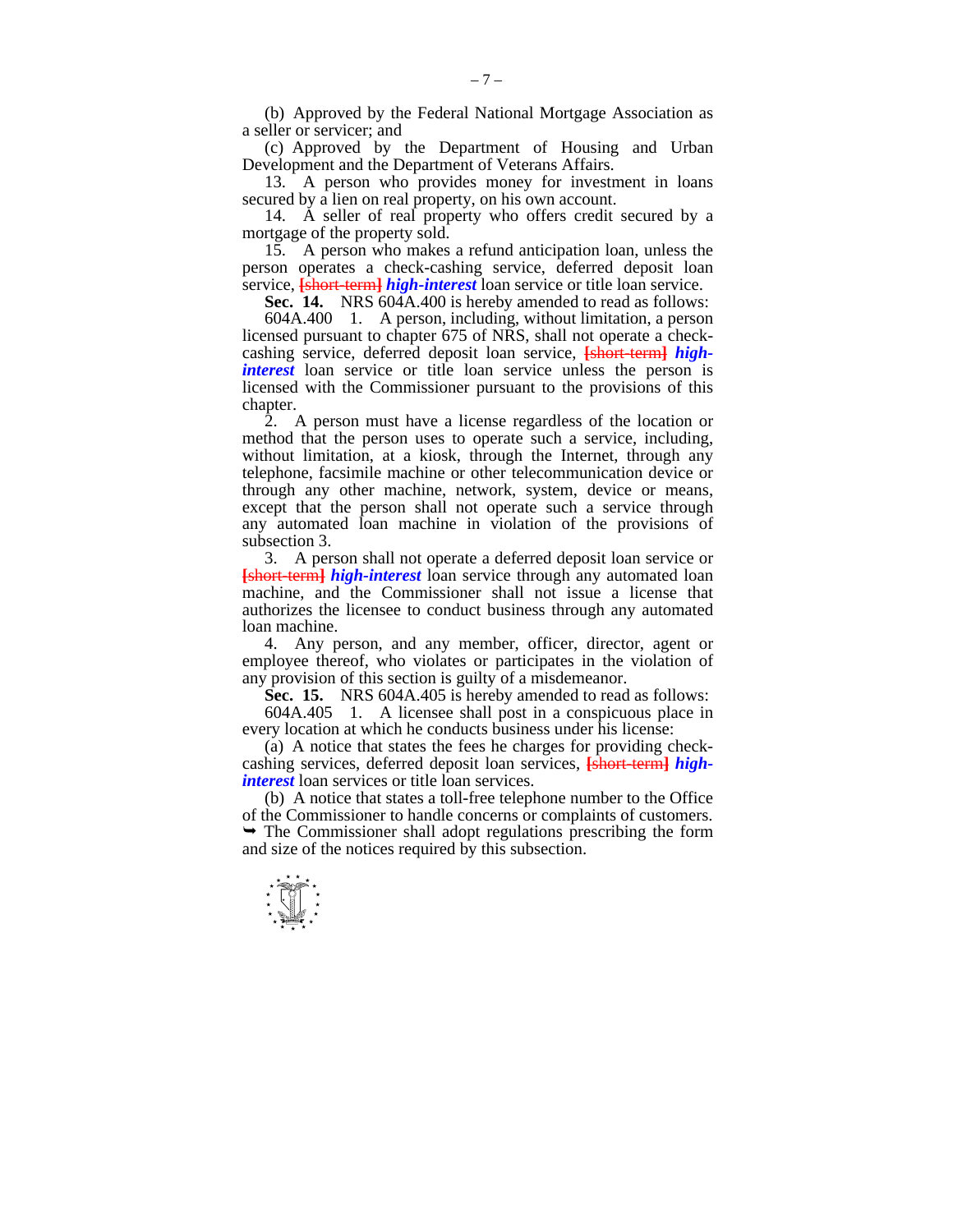2. If a licensee offers loans to customers at a kiosk, through the Internet, through any telephone, facsimile machine or other telecommunication device or through any other machine, network, system, device or means, except for an automated loan machine prohibited by NRS 604A.400, the licensee shall, as appropriate to the location or method for making the loan, post in a conspicuous place where customers will see it before they enter into a loan, or disclose in an open and obvious manner to customers before they enter into a loan, a notice that states:

 (a) The types of loans the licensee offers and the fees he charges for making each type of loan; and

 (b) A list of the states where the licensee is licensed or authorized to conduct business from outside this State with customers located in this State.

 3. A licensee who provides check-cashing services shall give written notice to each customer of the fees he charges for cashing checks. The customer must sign the notice before the licensee provides the check-cashing service.

Sec. 15.5. NRS  $604A.410$  is hereby amended to read as follows:

 604A.410 1. Before making any loan to a customer, a licensee shall provide to the customer a written loan agreement which may be kept by the customer and which must be written in:

(a) English, if the transaction is conducted in English; or

(b) Spanish, if the transaction is conducted in Spanish.

 2. The loan agreement must include, without limitation, the following information:

(a) The name and address of the licensee and the customer;

(b) The nature of the security for the loan, if any;

 (c) The date and amount of the loan, amount financed, annual percentage rate, finance charge, total of payments, payment schedule and a description and the amount of every fee charged, regardless of the name given to the fee and regardless of whether the fee is required to be included in the finance charge under the Truth in Lending Act and Regulation Z;

 (d) A disclosure of the right of the customer to rescind a loan pursuant to the provisions of this chapter;

 (e) A disclosure of the right of the customer to pay his loan in full or in part with no additional charge pursuant to the provisions of this chapter;

 (f) A disclosure stating that, if the customer defaults on the loan, the **[**customer has the opportunity within 30 days of the date of default to enter into a repayment plan with a term of at least 90 days, and that the**]** licensee must offer **[**the**]** *a* repayment plan to the

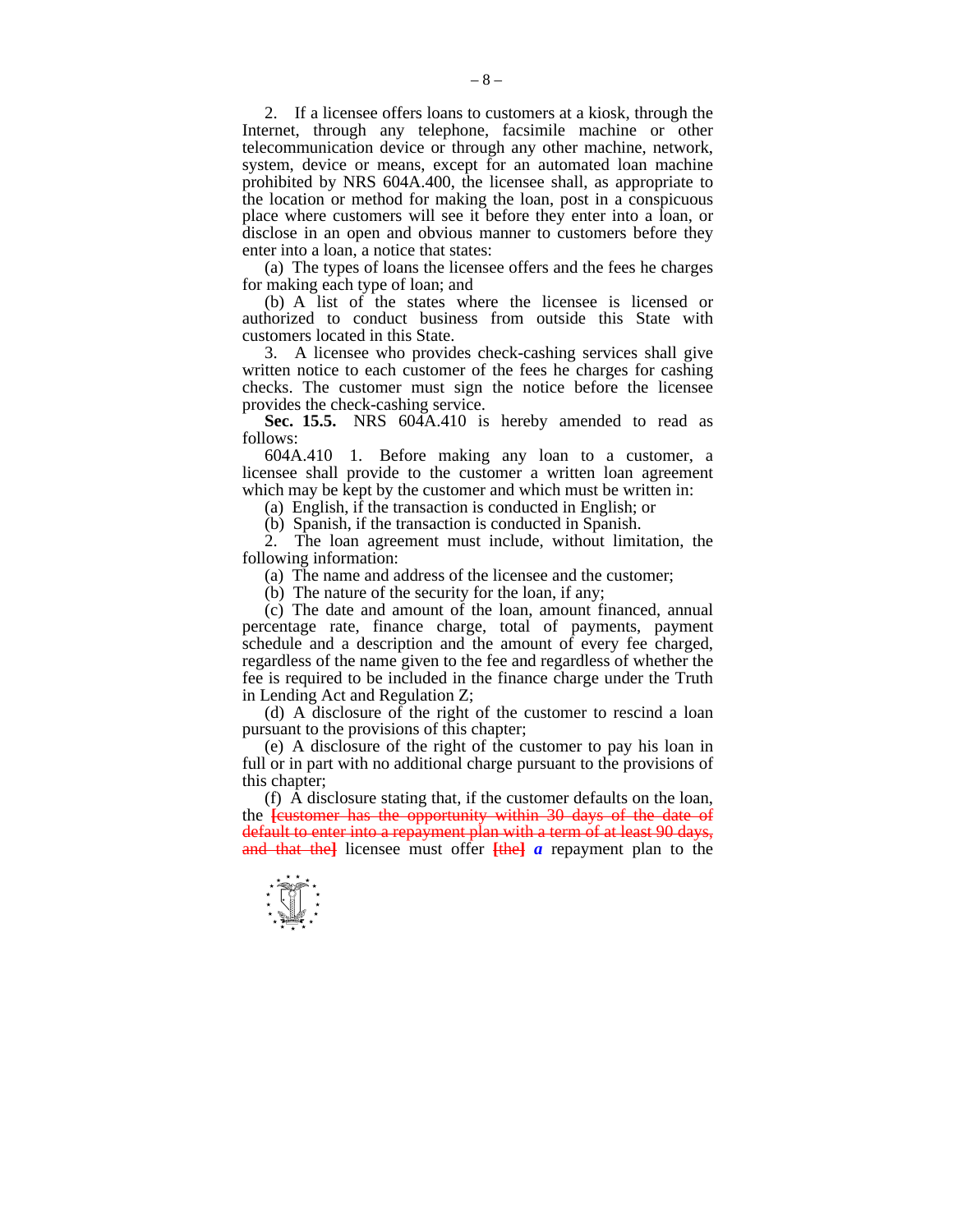customer before the licensee commences any civil action or process of alternative dispute resolution or, if appropriate for the loan, before the licensee repossesses a vehicle; and

 (g) Any other disclosures required under the Truth in Lending Act and Regulation Z or under any other applicable federal or state statute or regulation.

 **Sec. 16.** NRS 604A.420 is hereby amended to read as follows:

 604A.420 1. If a customer is **[**called to active duty in**]** *a member of the military, a licensee shall:* 

 (a) **[**Defer for the duration of the active duty all collection activity against the customer and his property, including, without limitation, any community property in which the customer has an interest; and

(b)<sup>1</sup> Honor the terms of any repayment plan between the licensee and customer, including, without limitation, any repayment plan negotiated through military counselors or third-party credit counselors.

 *(b) Honor any proclamation by a base commander that a certain branch location of the licensee is off-limits to members of the military and their spouses.* 

 2. **[**When collecting any defaulted loan,**]** *If a customer is a member of the military, a licensee shall not:* 

 (a) Garnish or threaten to garnish any wages or salary **[**paid to a customer for active service in the military;**]** *of the customer or his spouse;* or

 (b) Contact or threaten to contact the military chain of command of a customer in an effort to collect the **[**defaulted**]** loan.

 3. *If a customer is a member of the military and is deployed to a combat or combat supporting position, a licensee shall not engage in any collection activity against the customer or his spouse.* 

 *4.* As used in this section, "military" means the Armed Forces of the United States, a reserve component thereof or the National Guard.

 **Sec. 17.** NRS 604A.425 is hereby amended to read as follows: 604A.425 1. A licensee shall not:

 (a) Make a deferred deposit loan that exceeds 25 percent of the expected gross monthly income of the customer when the loan is made; or

 (b) Make a **[**short-term**]** *high-interest* loan which, under the terms of the loan agreement, requires any monthly payment that exceeds 25 percent of the expected gross monthly income of the customer.

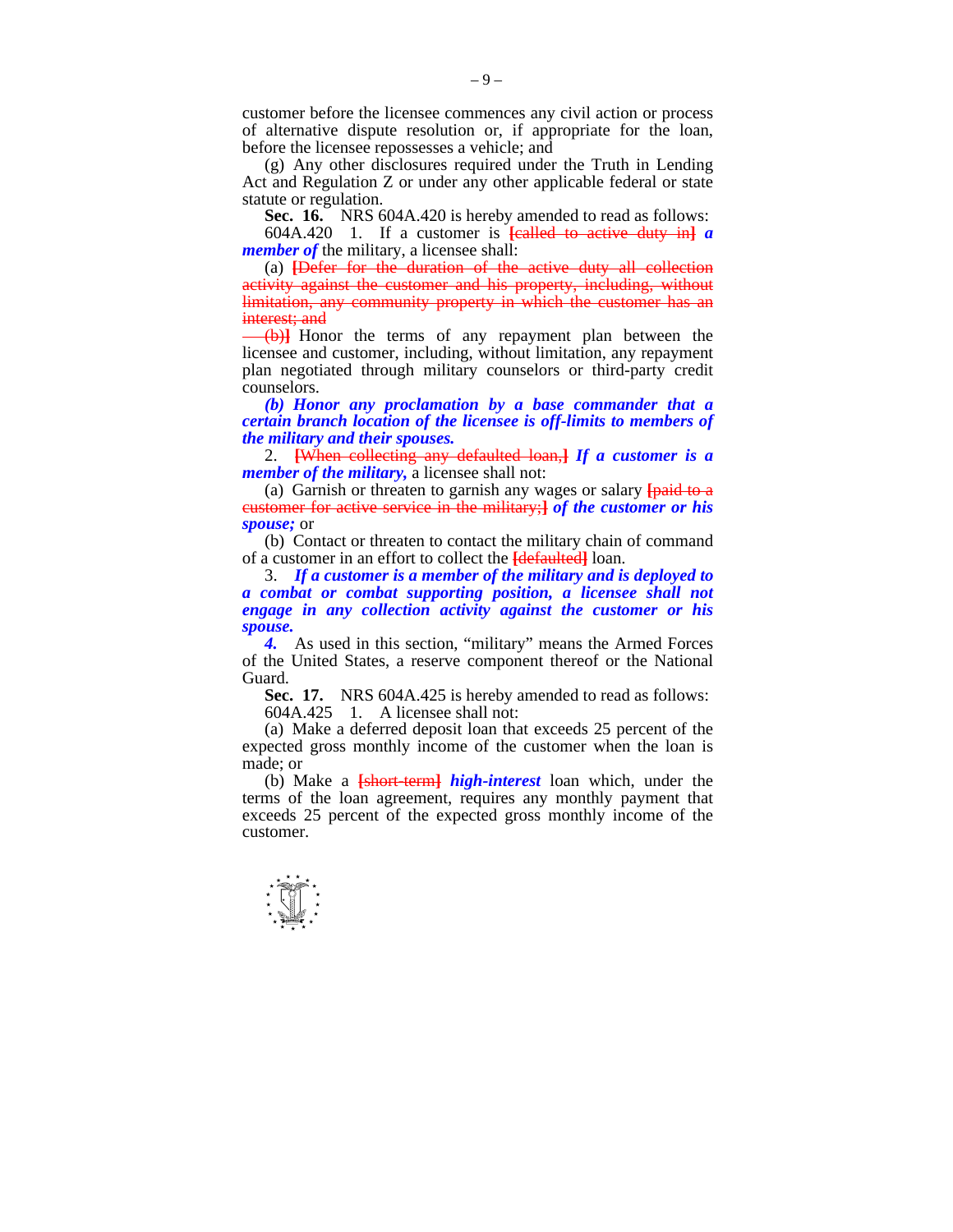2. A licensee is not in violation of the provisions of this section if the customer presents evidence of his gross monthly income to the licensee and represents to the licensee in writing that:

 (a) For a deferred deposit loan, the loan does not exceed 25 percent of his expected gross monthly income when the loan is made; or

 (b) For a **[**short-term**]** *high-interest* loan, the monthly payment required under the terms of the loan agreement does not exceed 25 percent of his expected gross monthly income.

**Sec. 18.** NRS 604A.430 is hereby amended to read as follows:

 604A.430 *1.* A licensee shall not make more than one deferred deposit loan *, single-advance, single-payment loan* or **[**short-term**]** *high-interest* loan to the same customer at one time or before any outstanding balance is paid in full on an existing loan made by that licensee to the customer unless:

**[**1.**]** *(a)* The customer is seeking multiple loans that do not exceed the limits set forth in NRS 604A.425;

**[**2.**]** *(b)* The licensee charges the same or a lower *fee or service charge per \$100 if it is a deferred deposit loan or single-advance, single-payment loan, or the same or a lower* annual percentage rate *of interest if it is a high-interest loan that is not a single-advance, single-payment loan,* for any additional loans as he charged for the initial loan;

**[**3.**]** *(c)* Except for that part of the finance charge which consists of interest only, the licensee does not impose any other charge or fee to initiate any additional loans, except that a licensee who makes deferred deposit loans or **[**short-term**]** *high-interest* loans in accordance with the provisions of subsection 2 of NRS 604A.480 may charge a reasonable fee for preparing documents in an amount that does not exceed \$50; and

**[**4.**]** *(d)* If the additional loans are deferred deposit loans and the customer provides one or more additional checks that are not paid upon presentment **[**,**]** *or one or more electronic transfers of money fail*, the licensee does not charge any fees to the customer pursuant to NRS 604A.490, except for the fees allowed pursuant to that section for the first check that is not paid upon presentment  $\Box$  or *electronic transfer of money that failed.* 

 *2. As used in this section, "single-advance, single-payment loan" means a transaction in which, pursuant to a loan agreement, a customer is given a single advance equal to the amount financed with payment in full due within 35 days after the date of the transaction.* 

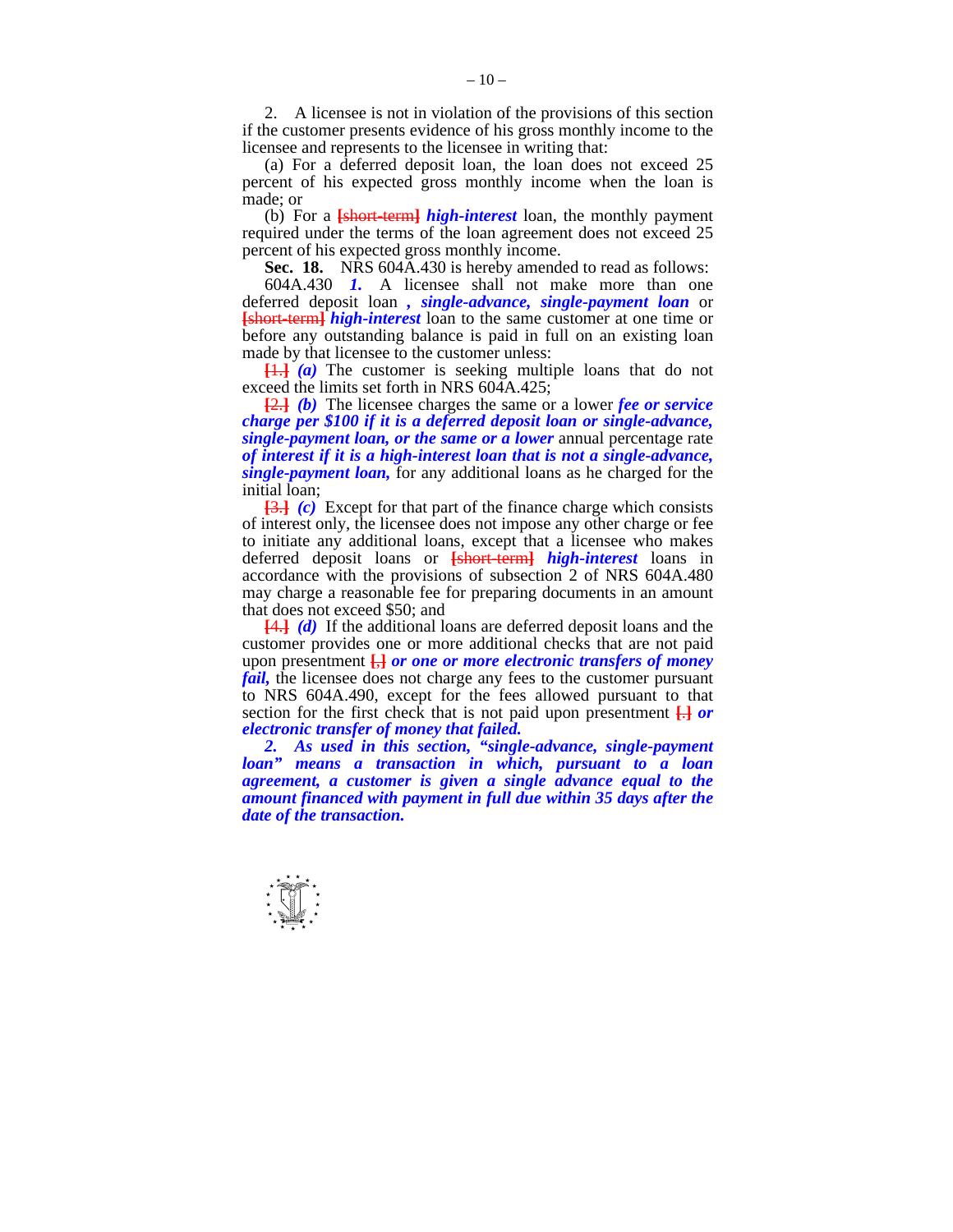**Sec. 19.** NRS 604A.435 is hereby amended to read as follows: 604A.435 A licensee shall not:

1. Accept:

 (a) Collateral as security for a loan, except that a title to a vehicle may be accepted as security for a title loan.

 (b) An assignment of wages, salary, commissions or other compensation for services, whether earned or to be earned, as security for a loan.

 (c) A check as security for a **[**short-term**]** *high-interest* loan or title loan.

 (d) More than one check or written authorization for an electronic transfer of money for each deferred deposit loan.

 (e) A check or written authorization for an electronic transfer of money for any deferred deposit loan in an amount which exceeds the total of payments set forth in the disclosure statement required by the Truth in Lending Act and Regulation Z that is provided to the customer.

 2. Take any note or promise to pay which does not disclose the date and amount of the loan, amount financed, annual percentage rate, finance charge, total of payments, payment schedule and a description and the amount of every fee charged, regardless of the name given to the fee and regardless of whether the fee is required to be included in the finance charge under the Truth in Lending Act and Regulation Z.

 3. Take any instrument, including a check or written authorization for an electronic transfer of money, in which blanks are left to be filled in after the loan is made.

 4. Make any transaction contingent on the purchase of insurance or any other goods or services or sell any insurance to the customer with the loan.

 5. Fail to comply with a payment plan which is negotiated and agreed to by the licensee and customer.

 6. Charge any fee to cash a check representing the proceeds of a loan made by the licensee or any agent, affiliate or subsidiary of the licensee.

 **Sec. 19.5.** NRS 604A.445 is hereby amended to read as follows:

 604A.445 Notwithstanding any other provision of this chapter to the contrary:

1. The original term of a title loan must not exceed 30 days.

 2. The title loan may be extended for not more than six additional periods of extension, with each such period not to exceed 30 days, if:

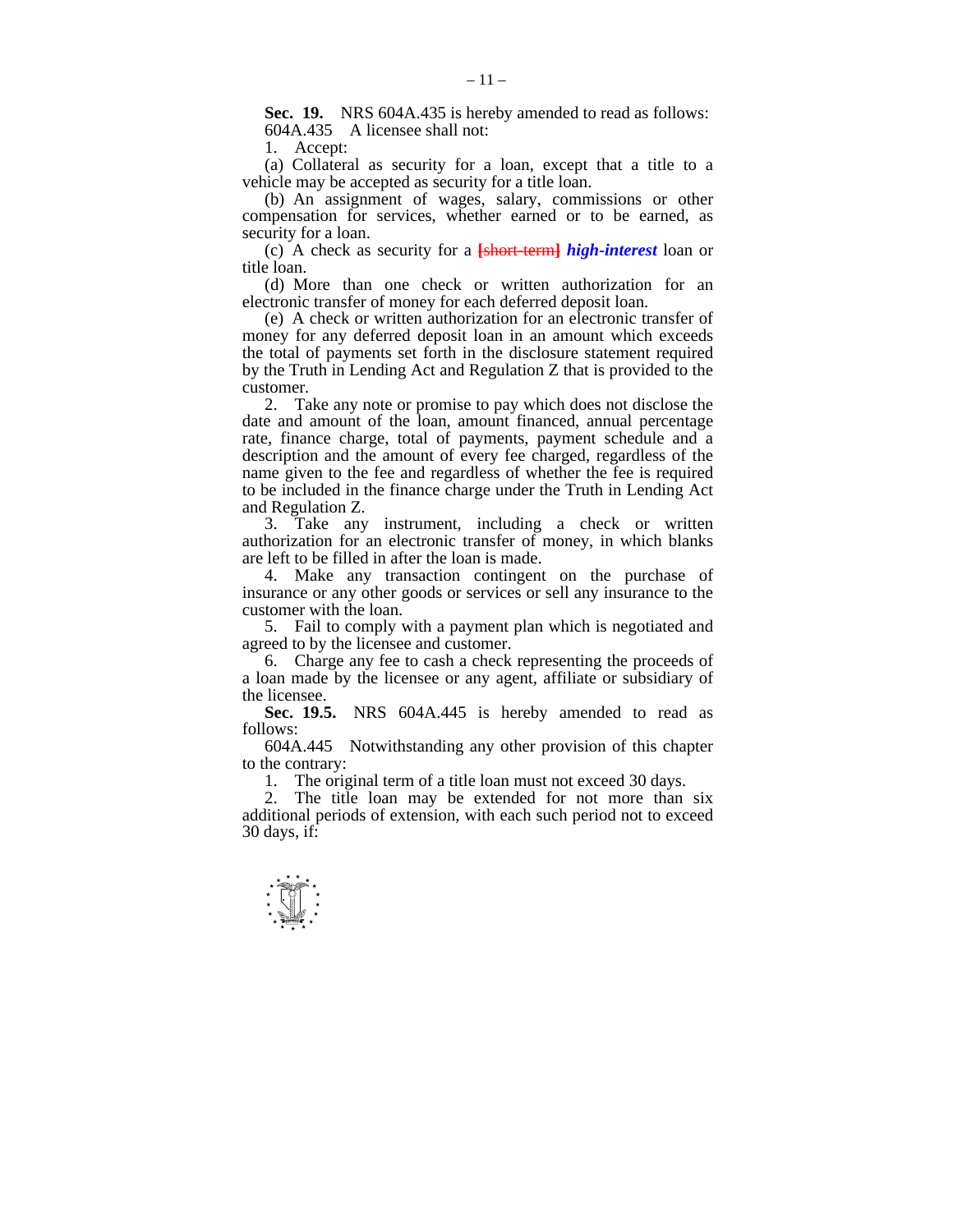(a) Any interest or charges accrued during the original term of the title loan or any period of extension of the title loan are not capitalized or added to the principal amount of the title loan during any subsequent period of extension;

 (b) The annual percentage rate charged on the title loan during any period of extension is not more than the annual percentage rate charged on the title loan during the original term; and

 (c) No additional origination fees, set-up fees, collection fees, transaction fees, negotiation fees, handling fees, processing fees, late fees, default fees or any other fees, regardless of the name given to the fees, are charged in connection with any extension of the title loan.

 *3. The original term of a title loan may be up to 210 days if:* 

 *(a) The loan provides for payments in installments;* 

 *(b) The payments are calculated to ratably and fully amortize the entire amount of principal and interest payable on the loan;* 

 *(c) The loan is not subject to any extension; and* 

 *(d) The loan does not require a balloon payment of any kind.* 

**Sec. 20.** NRS 604A.460 is hereby amended to read as follows: 604A.460 1. A customer may rescind a loan on or before the

A customer may rescind a loan on or before the close of business on the next day of business at the location where the loan was initiated. To rescind the loan, the customer must deliver to the licensee:

 (a) A sum of money equal to the face value of the loan, less any fee charged to the customer to initiate the loan; or

 (b) The original check, if any, which the licensee gave to the customer pursuant to the loan. Upon receipt of the original check, the licensee shall refund any fee charged to the customer to initiate the loan.

 2. If a customer rescinds a loan pursuant to this section, the licensee:

 (a) Shall not charge the customer any fee for rescinding the loan; and

 (b) Upon receipt of the sum of money or check pursuant to subsection 1, shall give to the customer a receipt showing the account paid in full and:

 (1) If the customer gave to the licensee a check or a written authorization for an electronic transfer of money to initiate a deferred deposit loan, the check or written authorization stamped "void";

 (2) If the customer gave to the licensee a promissory note to initiate a **[**short-term**]** *high-interest* loan, a copy of the promissory note stamped "void" or the receipt stamped "paid in full"; or

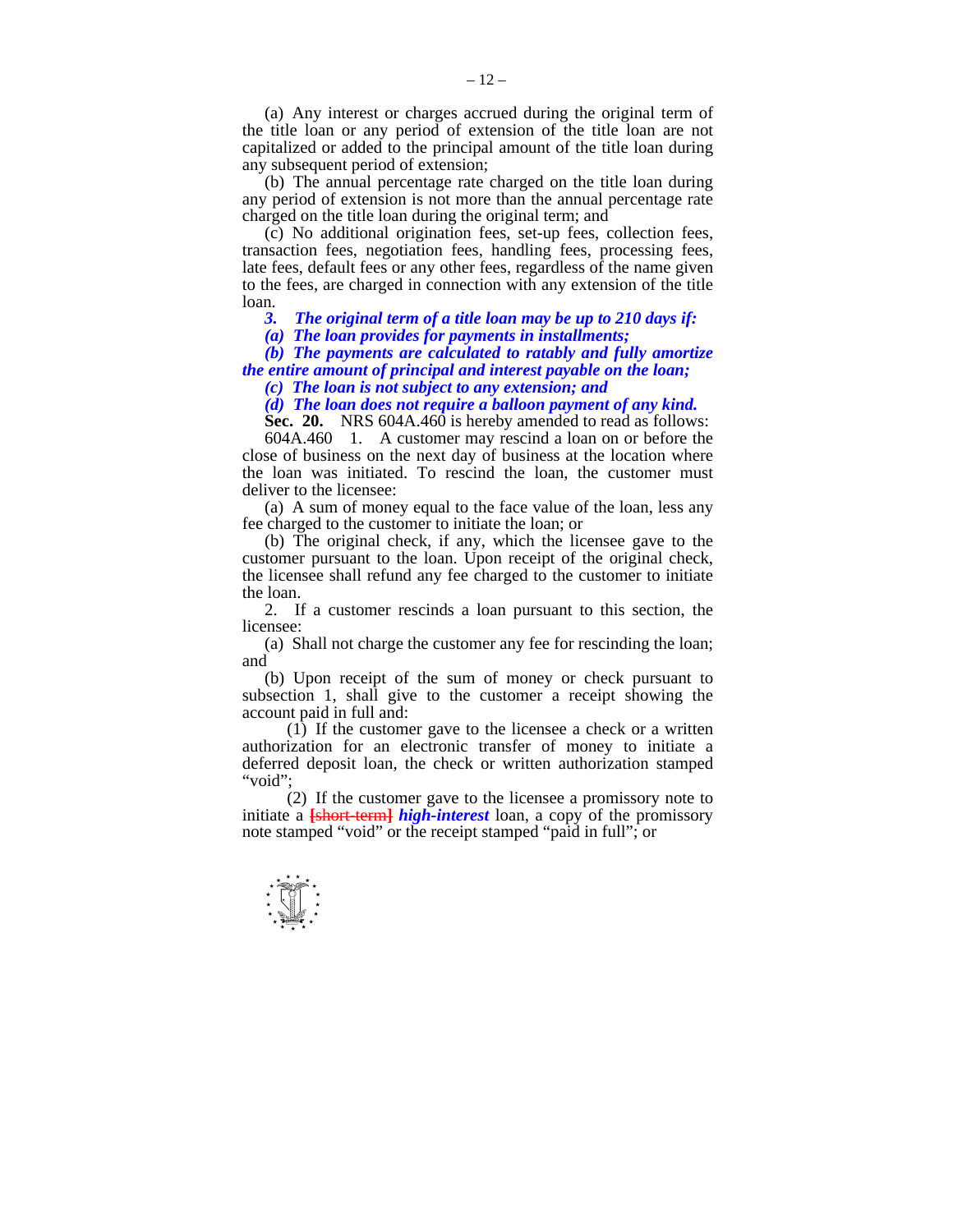(3) If the customer gave to the licensee a title to a vehicle to initiate the title loan, the title.

**Sec. 21.** NRS 604A.465 is hereby amended to read as follows:

 604A.465 1. A customer may pay a loan, or any extension thereof, in full at any time, without an additional charge or fee, before the date his final payment on the loan, or any extension thereof, is due.

 2. If a customer pays the loan in full, including all interest, charges and fees negotiated and agreed to by the licensee and customer as permitted under this chapter, the licensee shall:

(a) Give to the customer:

 (1) If the customer gave to the licensee a check or a written authorization for an electronic transfer of money to initiate a deferred deposit loan, the check or the written authorization stamped "void";

 (2) If the customer gave to the licensee a promissory note to initiate a **[**short-term**]** *high-interest* loan, the promissory note stamped "void" or a receipt stamped "paid in full"; or

 (3) If the customer gave to the licensee a title to a vehicle to initiate a title loan, the title; and

 (b) Give to the customer a receipt with the following information:

(1) The name and address of the licensee;

 (2) The identification number assigned to the loan agreement or other information that identifies the loan;

(3) The date of the payment;

- (4) The amount paid;
- (5) An itemization of interest, charges and fees;

(6) A statement that the loan is paid in full; and

 (7) If more than one loan made by the licensee to the customer was outstanding at the time the payment was made, a statement indicating to which loan the payment was applied.

 **Sec. 21.5.** NRS 604A.475 is hereby amended to read as follows:

 604A.475 1. Before a licensee attempts to collect the outstanding balance on a loan in default by commencing any civil action or process of alternative dispute resolution or **[**by**]** repossessing a vehicle, the licensee shall offer the customer an opportunity to enter into a repayment plan. The licensee:

 (a) Is required to make the offer available to the customer for a period of at least 30 days after the date of default; and

 (b) Is not required to make such an offer more than once for each loan.

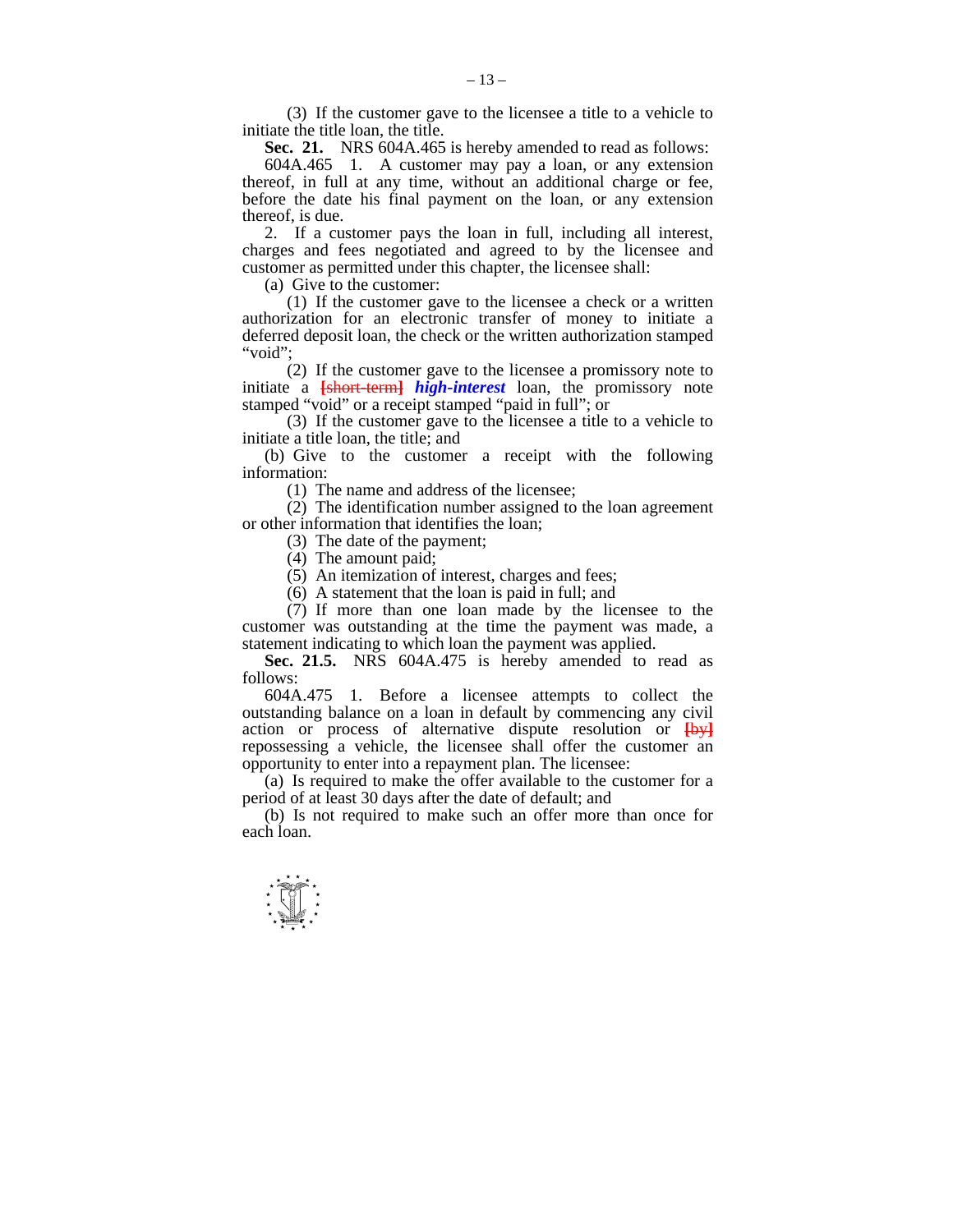2. **[**Not**]** *If the licensee intends to commence any civil action or process of alternative dispute resolution or repossess a vehicle in an effort to collect a defaulted loan, the licensee shall deliver to the customer, not* later than 15 days after the date of default, **[**the licensee shall provide to the customer**]** *or not later than 5 days after a check is not paid upon presentment or an electronic transfer of money fails, whichever is later,* written notice of the opportunity to enter into a repayment plan. The written notice must:

 (a) Be in English, if the initial transaction was conducted in English, or in Spanish, if the initial transaction was conducted in Spanish;

 (b) State the date by which the customer must act to enter into a repayment plan;

 (c) Explain the procedures the customer must follow to enter into a repayment plan;

 (d) If the licensee requires the customer to make an initial payment to enter into a repayment plan, explain the requirement and state the amount of the initial payment and the date the initial payment must be made;

 (e) State that the customer has the opportunity to enter into a repayment plan with a term of at least 90 days after the date of default; and

(f) Include the following amounts:

 (1) The total of payments or the remaining balance on the original loan;

(2) Any payments made on the loan;

 (3) Any charges added to the loan amount allowed pursuant to the provisions of this chapter; and

 (4) The total amount due if the customer enters into a repayment plan.

 3. Under the terms of any repayment plan pursuant to this section:

 (a) The customer must enter into the repayment plan not later than 30 days after the date of default, unless the licensee allows a longer period;

 (b) The licensee must allow the period for repayment to extend at least 90 days after the date of default, unless the customer agrees to a shorter term;

 (c) The licensee may require the customer to make an initial payment of not more than 20 percent of the total amount due under the terms of the repayment plan;

(d) For a deferred deposit loan:

 (1) The licensee may require a customer to provide, as security, one or more checks or written authorizations for an

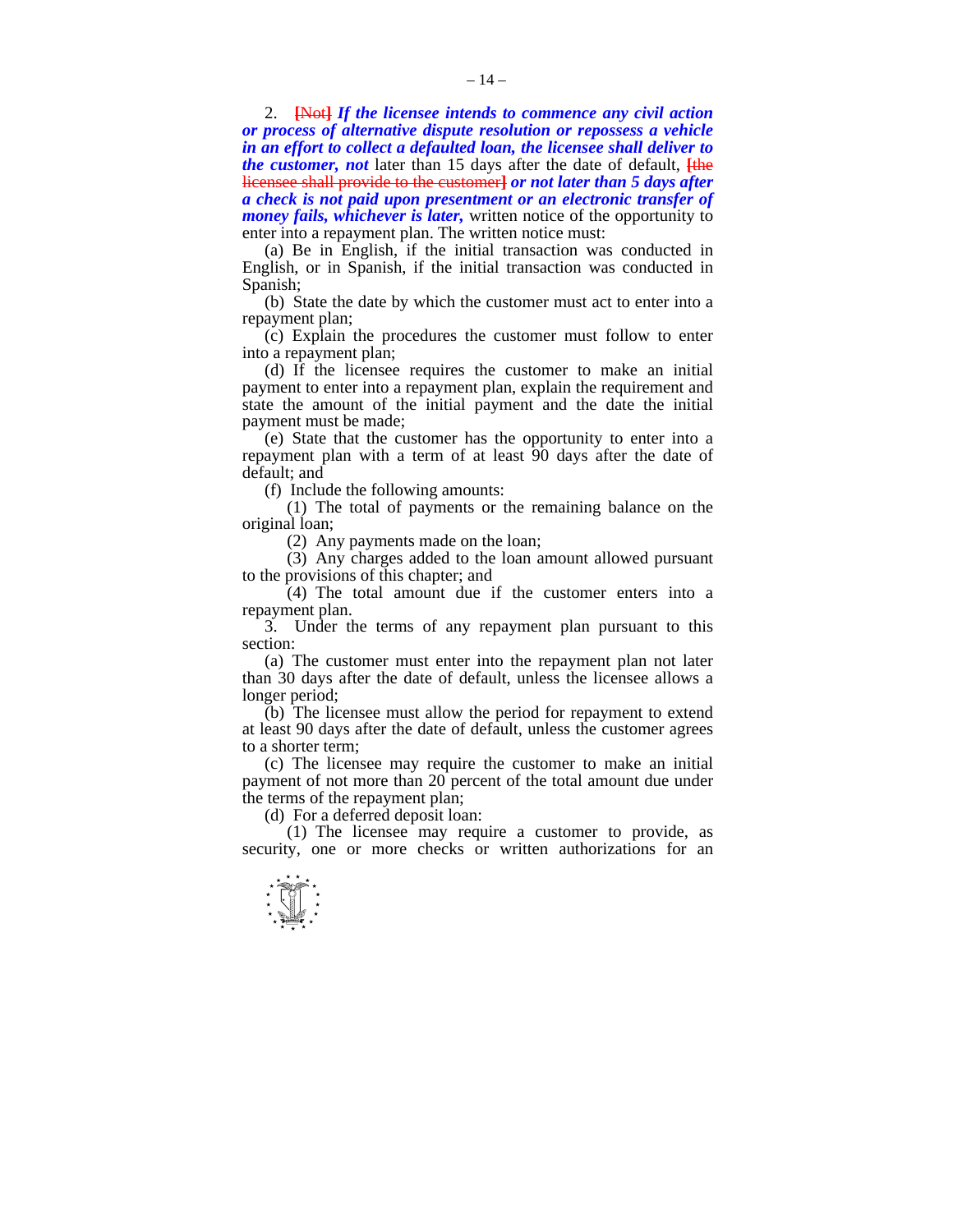electronic transfer of money which equal the total amount due under the terms of the repayment plan;

 (2) The licensee shall, if the customer makes a payment in the amount of a check or written authorization taken as security for that payment, return to the customer the check or written authorization stamped "void" or destroy the check or written authorization; and

 (3) The licensee shall not charge any fee to the customer pursuant to NRS 604A.490 for a check which is provided as security during the repayment plan and which is not paid upon presentment if, in connection with that loan, the licensee has previously charged at least one such fee.

 4. If the licensee and customer enter into a repayment plan pursuant to this section, the licensee shall honor the terms of the repayment plan, and the licensee shall not:

 (a) Except as otherwise provided by this chapter, charge any other amount to a customer, including, without limitation, any amount or charge payable directly or indirectly by the customer and imposed directly or indirectly by the licensee as an incident to or as a condition of entering into a repayment plan. Such an amount includes, without limitation:

 (1) Any interest, regardless of the name given to the interest, other than the interest charged pursuant to the original loan agreement at a rate which does not exceed the annual percentage rate charged during the term of the original loan agreement; or

 (2) Any origination fees, set-up fees, collection fees, transaction fees, negotiation fees, handling fees, processing fees, late fees, default fees or any other fees, regardless of the name given to the fee;

 (b) Except as otherwise provided in this section, accept any additional security or collateral from the customer to enter into the repayment plan;

 (c) Sell to the customer any insurance or require the customer to purchase insurance or any other goods or services to enter into the repayment plan;

 (d) Make any other loan to the customer, unless the customer is seeking multiple loans that do not exceed the limit set forth in NRS 604A.425;

 (e) During the term of the repayment plan, attempt to collect the outstanding balance by commencing any civil action or process of alternative dispute resolution or by repossessing a vehicle, unless the customer defaults on the repayment plan; or

 (f) Attempt to collect an amount that is greater than the amount owed under the terms of the repayment plan.

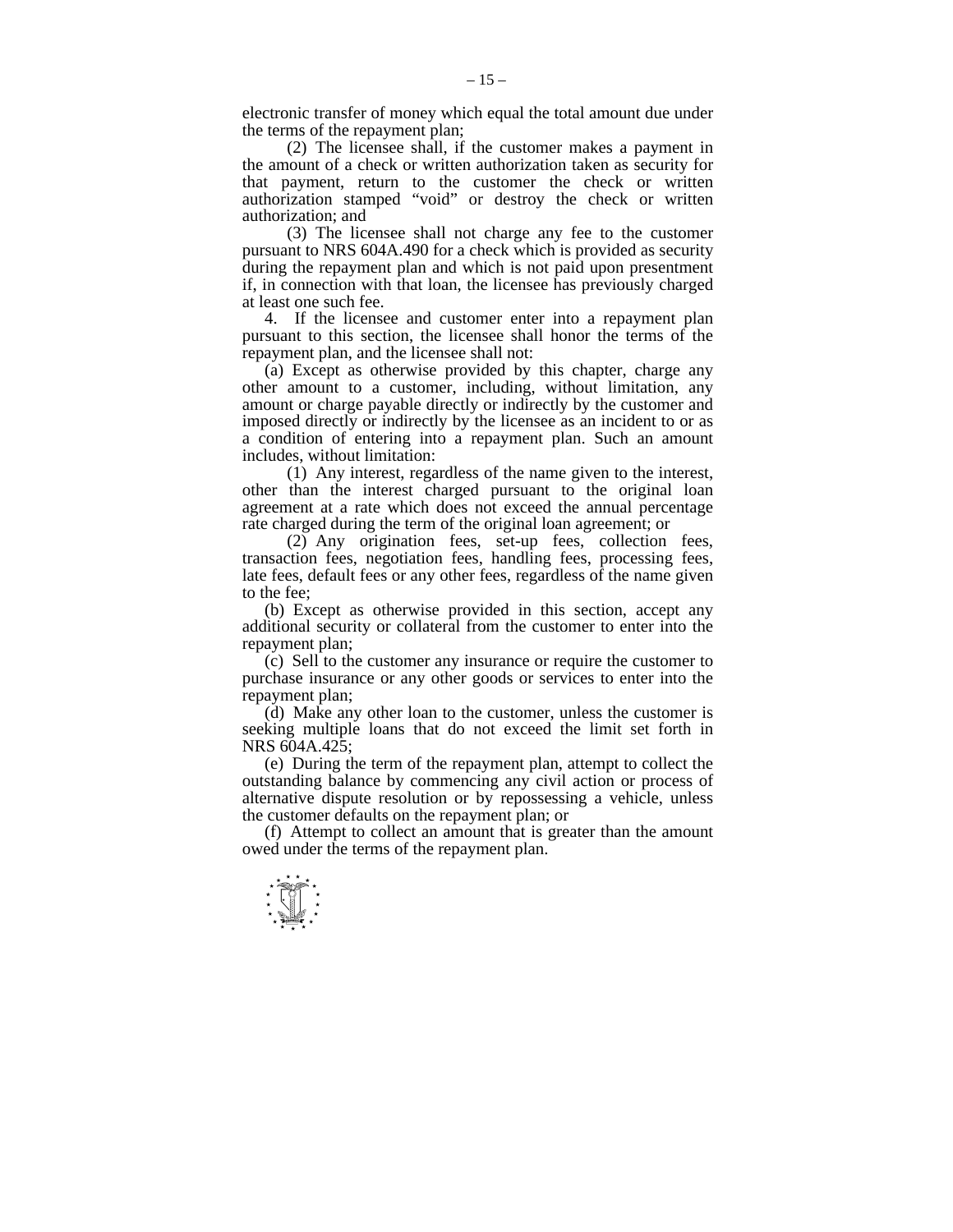5. If the licensee and customer enter into a repayment plan pursuant to this section, the licensee shall:

 (a) Prepare a written agreement establishing the repayment plan; and

 (b) Give the customer a copy of the written agreement. The written agreement must:

(1) Be signed by the licensee and customer; and

 (2) Contain all of the terms of the repayment plan, including, without limitation, the total amount due under the terms of the repayment plan.

 6. Each time a customer makes a payment pursuant to a repayment plan, the licensee shall give to the customer a receipt with the following information:

(a) The name and address of the licensee;

 (b) The identification number assigned to the loan agreement or other information that identifies the loan;

(c) The date of the payment;

(d) The amount paid;

 (e) The balance due on the loan or, when the customer makes the final payment, a statement that the loan is paid in full; and

 (f) If more than one loan made by the licensee to the customer was outstanding at the time the payment was made, a statement indicating to which loan the payment was applied.

 7. If the customer defaults on the repayment plan, the licensee may, to collect the outstanding balance, commence any civil action or process of alternative dispute resolution or repossess a vehicle as otherwise authorized pursuant to this chapter.

**Sec. 22.** NRS 604A.480 is hereby amended to read as follows:

 604A.480 1. Except as otherwise provided in subsection 2, if a customer agrees *in writing* to establish or extend the period for the repayment, renewal, refinancing or consolidation of an outstanding loan by using the proceeds of a new deferred deposit loan or **[short-term]** *high-interest* loan to pay the balance of the outstanding loan, the licensee shall not establish or extend **[**such a**]** *the* period beyond 60 days after the expiration of the initial loan period. *The licensee shall not add any unpaid interest or other charges accrued during the original term of the outstanding loan or any extension of the outstanding loan to the principal amount of the new deferred deposit loan or high-interest loan.*

 2. This section does not apply to a *new* deferred deposit loan or **[**short-term**]** *high-interest* loan if the licensee:

 (a) Makes the *new* deferred deposit loan or **[**short-term**]** *highinterest* loan to a customer pursuant to a loan agreement which, under its original terms:

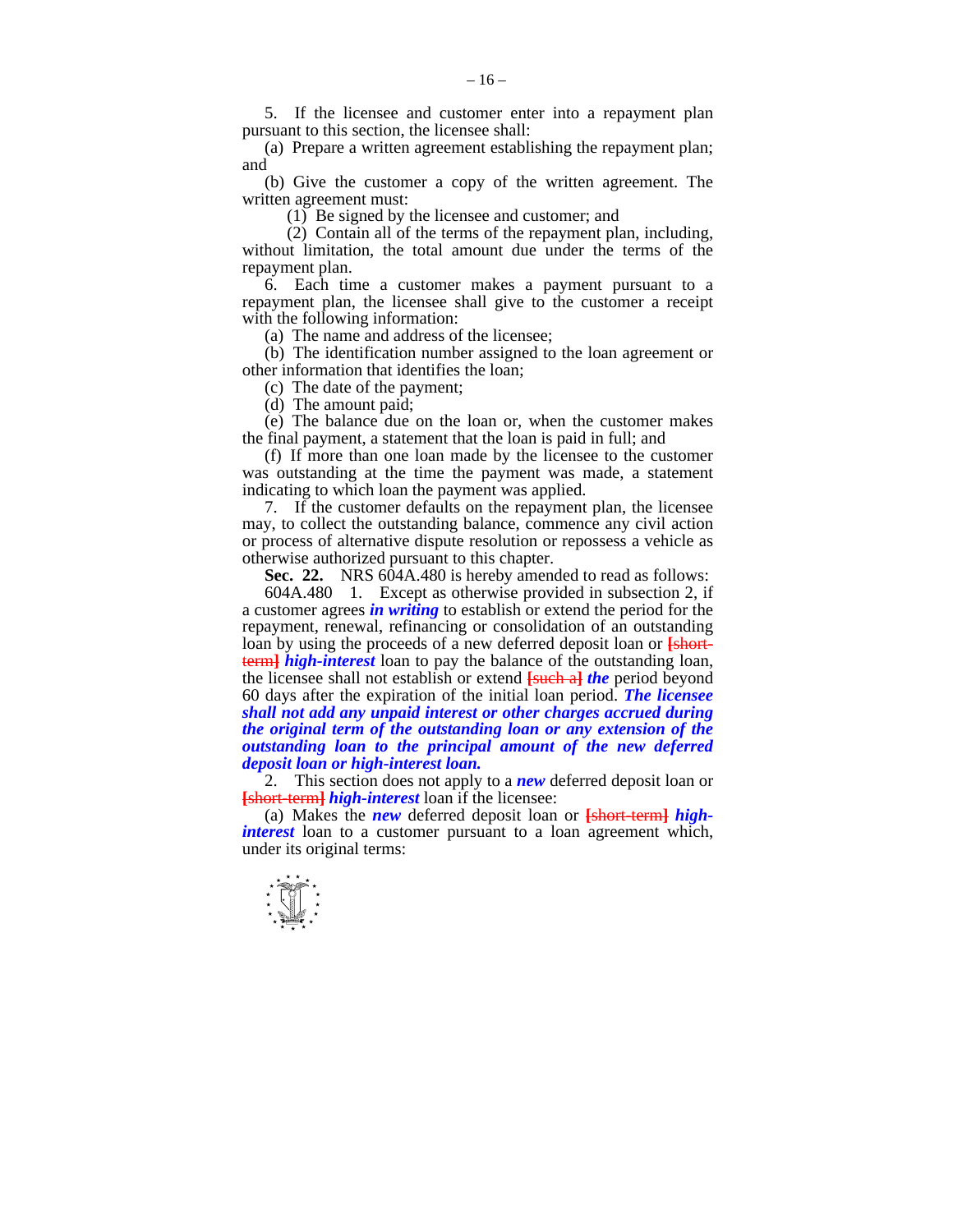(1) Charges an annual percentage rate of less than 200 percent;

 (2) Requires the customer to make a payment on the loan at least once every 30 days;

 (3) Requires the loan to be paid in full in not less than 150 days; and

 (4) Provides that interest does not accrue on the loan at the annual percentage rate set forth in the loan agreement after the date of maturity of the loan;

 (b) Performs a credit check of the customer with a major consumer reporting agency before making the loan;

 (c) Reports information relating to the loan experience of the customer to a major consumer reporting agency;

 (d) Gives the customer the right to rescind the *new* deferred deposit loan or **[**short-term**]** *high-interest* loan within 5 days after the loan is made without charging the customer any fee for rescinding the loan;

(e) Participates in good faith with a counseling agency that is:

 (1) Accredited by the Council on Accreditation for Services for Families and Children, Inc., or its successor organization; and

 (2) A member of the National Foundation for Credit Counseling, or its successor organization; and

 (f) Does not commence any civil action or process of alternative dispute resolution on a defaulted loan or any extension or repayment plan thereof.

 **Sec. 22.5.** NRS 604A.485 is hereby amended to read as follows:

 604A.485 1. **[**Except as otherwise provided in NRS 604A.445, if**]** *If* a customer defaults on a loan or on any extension or repayment plan relating to the loan, whichever is later, the licensee may collect only the following amounts from the customer, less all payments made before and after default:

(a) The *unpaid* principal amount of the loan.

 (b) The *unpaid* interest *, if any,* accrued before the **[**expiration of the initial loan period**]** *default* at the annual percentage rate set forth in the disclosure statement required by the Truth in Lending Act and Regulation Z that is provided to the customer. If there is an extension *, in writing and signed by the customer,* relating to the loan, the licensee may charge and collect interest pursuant to this paragraph for a period not to exceed 60 days after the expiration of the initial loan period, unless otherwise allowed by NRS 604A.480.

 (c) The interest accrued after the expiration of the initial loan period or after any extension or repayment plan that is allowed pursuant to this chapter, whichever is later, at an annual percentage

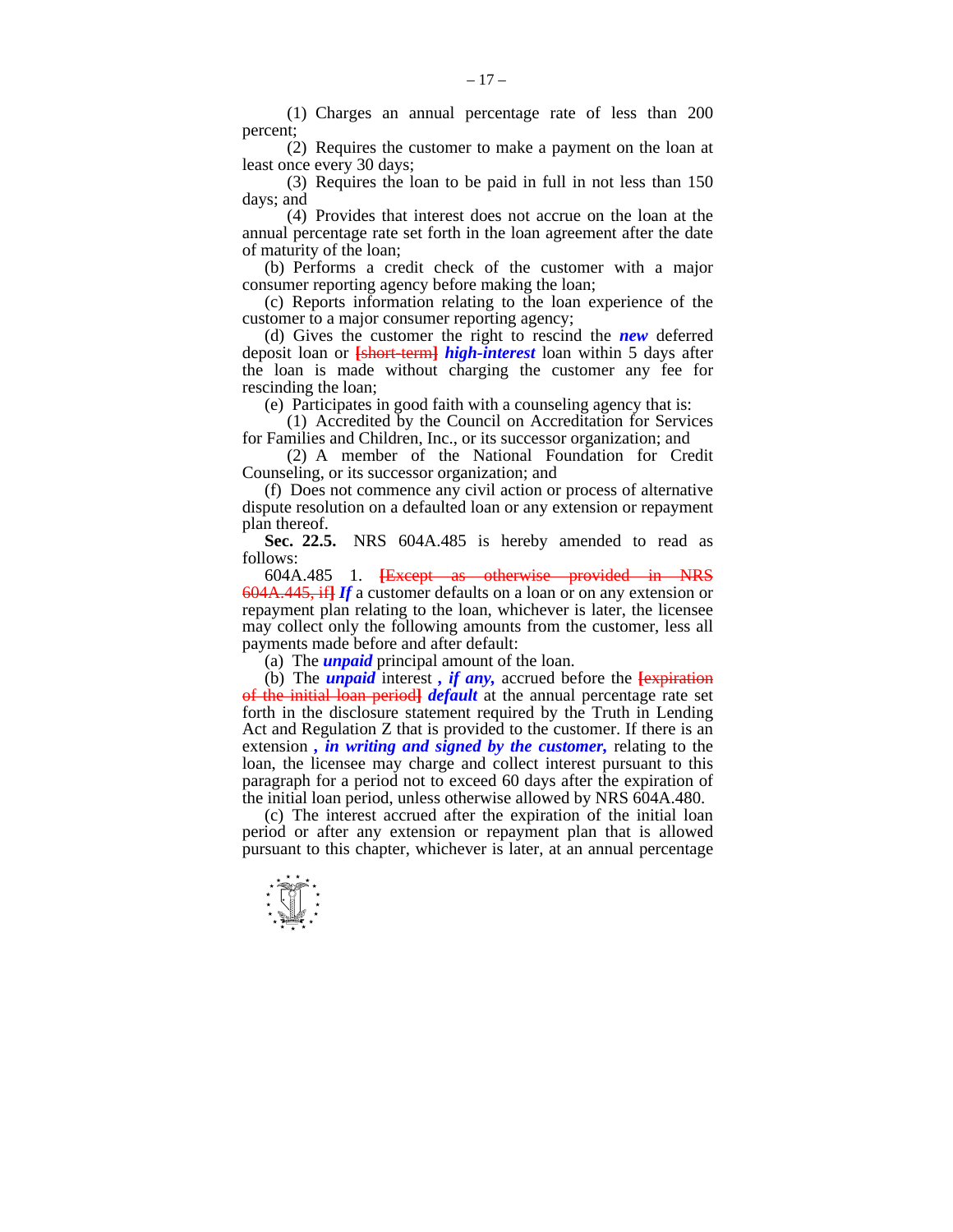rate not to exceed the prime rate at the largest bank in Nevada, as ascertained by the Commissioner, on January 1 or July 1, as the case may be, immediately preceding the expiration of the initial loan period, plus 10 percent. The licensee may charge and collect interest pursuant to this paragraph for a period not to exceed 90 days. After that period, the licensee shall not charge or collect any interest on the loan.

 (d) Any fees allowed pursuant to NRS 604A.490 for a check that is not paid upon presentment *or an electronic transfer of money that fails* because the account of the customer contains insufficient funds or has been closed.

 *The sum of all amounts collected pursuant to paragraphs (b), (c) and (d) must not exceed the principal amount of the loan.* 

 2. Except for the interest and fees permitted pursuant to subsection 1 and any other charges expressly permitted pursuant to NRS 604A.430, 604A.445 and 604A.475, the licensee shall not charge any other amount to a customer, including, without limitation, any amount or charge payable directly or indirectly by the customer and imposed directly or indirectly by the licensee as an incident to or as a condition of the extension of the period for the payment of the loan or the extension of credit. Such **[**an amount includes,**]** *prohibited amounts include,* without limitation:

 (a) Any interest, other than the interest charged pursuant to subsection 1, regardless of the name given to the interest; or

 (b) Any origination fees, set-up fees, collection fees, transaction fees, negotiation fees, handling fees, processing fees, late fees, default fees or any other fees, regardless of the name given to the fee.

 **Sec. 22.7.** NRS 604A.490 is hereby amended to read as follows:

 604A.490 1. A licensee may collect a fee of not more than \$25 if a check is not paid upon presentment *or an electronic transfer of money fails* because the account of the customer contains insufficient funds or has been closed.

 2. If the account of the customer contains insufficient funds, the licensee may collect only two fees of \$25 each regardless of the number of times the check is presented for payment **[**.**]** *or the electronic transfer of money is attempted.*

 3. If the account of the customer has been closed, the licensee may collect only one fee of \$25 regardless of the number of times the check is presented *or the electronic transfer of money is attempted* for payment.

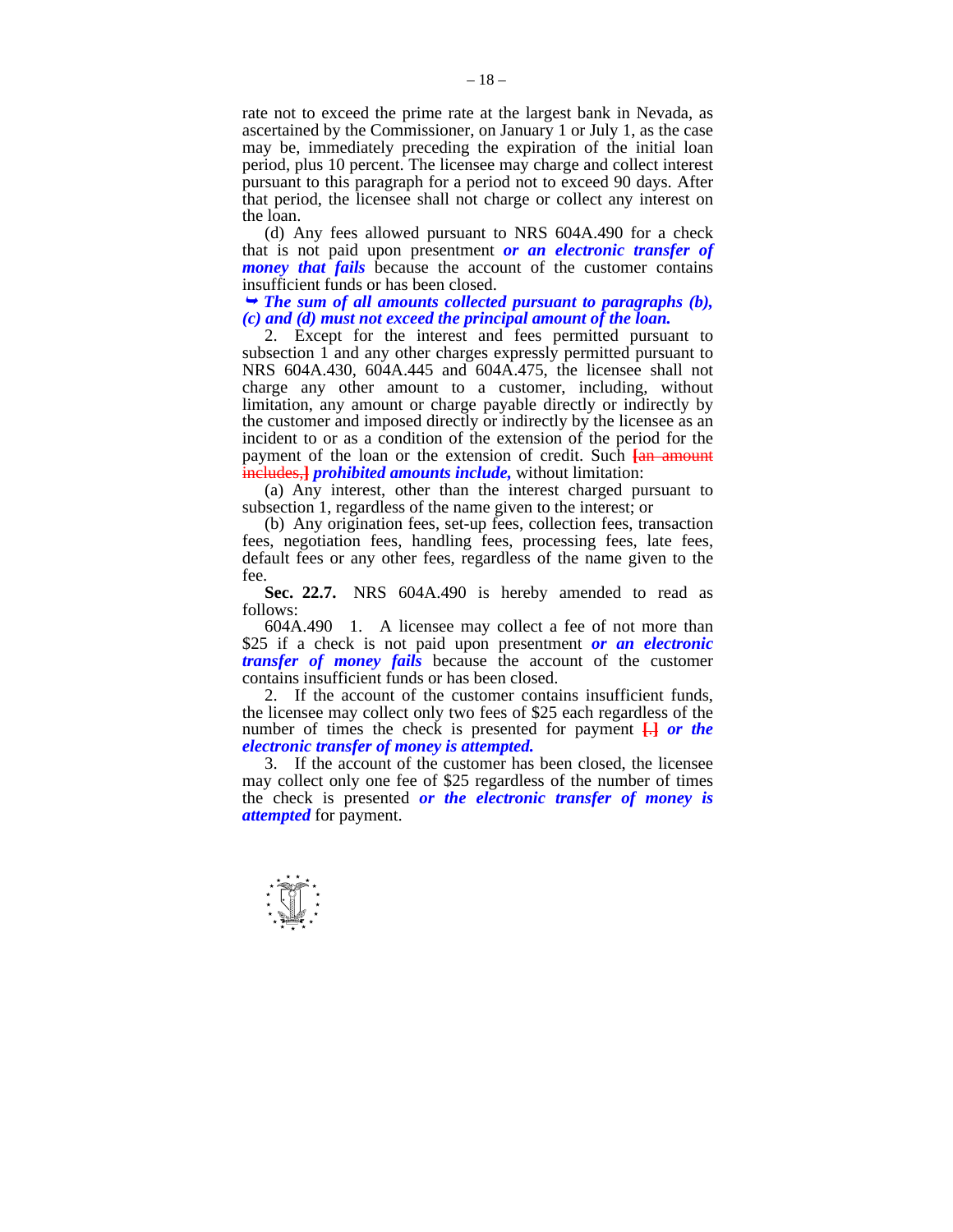4. A customer is not liable for damages pursuant to NRS 41.620 or to criminal prosecution for a violation of chapter 205 of NRS unless the customer acted with criminal intent.

 **Sec. 23.** NRS 604A.655 is hereby amended to read as follows:

 604A.655 1. Except as otherwise provided in this section, a licensee may not conduct the business of making loans within any office, suite, room or place of business in which any other lending business is solicited or engaged in, except an insurance agency or notary public, or in association or conjunction with any other business, unless authority to do so is given by the Commissioner.

 2. A licensee may conduct the business of making loans in the same office or place of business as:

(a) A mortgage broker if:

(1) The licensee and the mortgage broker:

(I) Maintain separate accounts, books and records;

(II) Are subsidiaries of the same parent corporation; and

(III) Maintain separate licenses; and

 (2) The mortgage broker is licensed by this State pursuant to chapter 645B of NRS and does not receive money to acquire or repay loans or maintain trust accounts as provided by NRS 645B.175.

(b) A mortgage banker if:

(1) The licensee and the mortgage banker:

(I) Maintain separate accounts, books and records;

(II) Are subsidiaries of the same parent corporation; and

(III) Maintain separate licenses; and

 (2) The mortgage banker is licensed by this State pursuant to chapter 645E of NRS and, if the mortgage banker is also licensed as a mortgage broker pursuant to chapter 645B of NRS, does not receive money to acquire or repay loans or maintain trust accounts as provided by NRS 645B.175.

 3. If a pawnbroker is licensed to operate a check-cashing service, deferred deposit loan service, **[**short-term**]** *high-interest*  loan service or title loan service, the pawnbroker may operate that service at the same office or place of business from which he conducts business as a pawnbroker pursuant to chapter 646 of NRS.

**Sec. 24.** NRS 604A.710 is hereby amended to read as follows:

 604A.710 1. For the purpose of discovering violations of this chapter or **[**of**]** securing information lawfully required under this chapter, the Commissioner or his duly authorized representatives may at any time investigate the business and examine the books, accounts, papers and records used therein of:

(a) Any licensee;

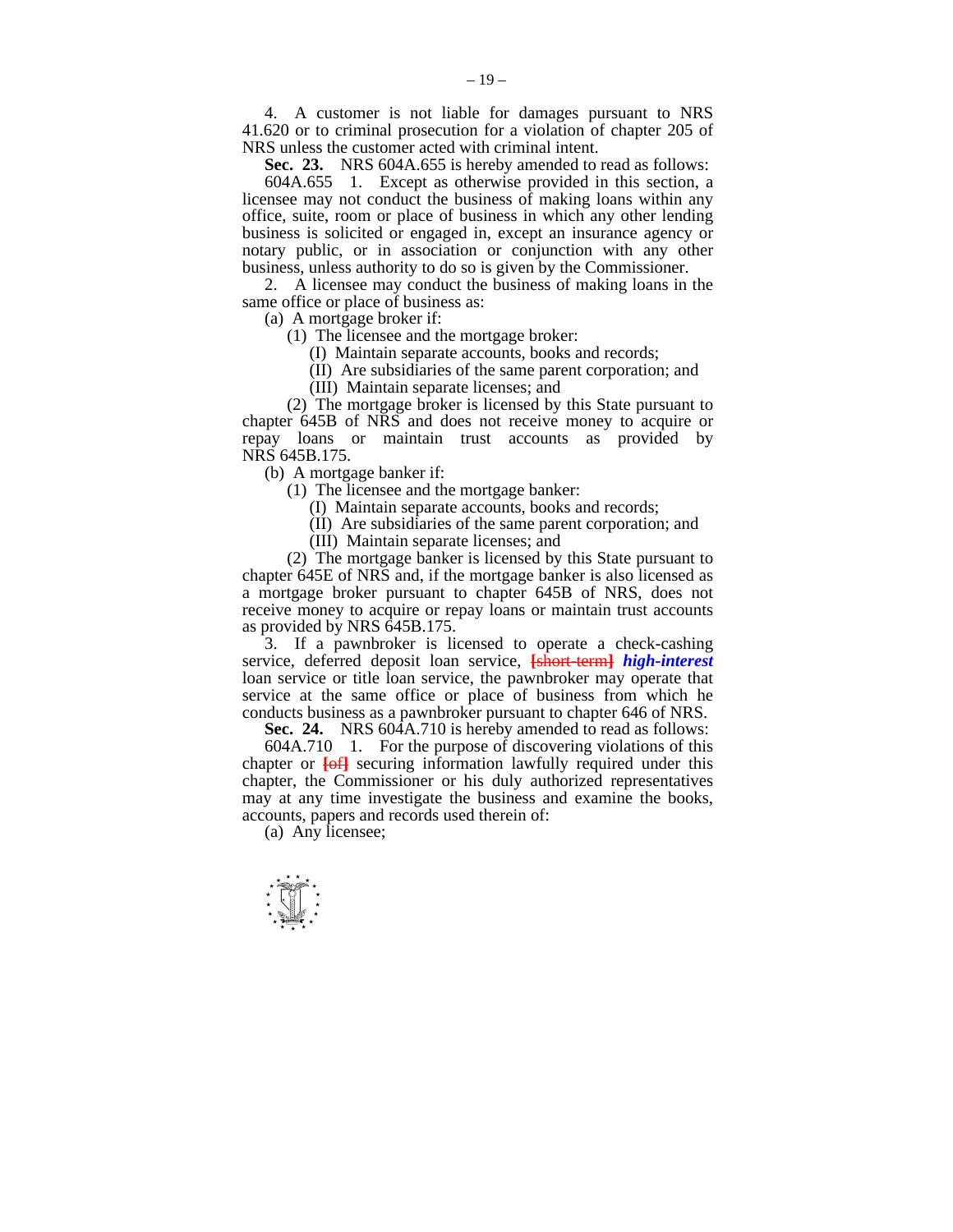(b) Any other person engaged in the business of making loans or participating in such business as principal, agent, broker or otherwise; and

 (c) Any person who the Commissioner has reasonable cause to believe is violating or is about to violate any provision of this chapter, whether or not the person claims to be within the authority or beyond the scope of this chapter.

 2. For the purpose of examination, the Commissioner or his authorized representatives shall have and be given free access to the offices and places of business, and the files, safes and vaults of such persons.

 3. For the purposes of this section, any person who advertises for, solicits or holds himself out as willing to make any deferred deposit loan, **[**short-term**]** *high-interest* loan or title loan is presumed to be engaged in the business of making loans.

**Sec. 25.** NRS 604A.920 is hereby amended to read as follows:

 604A.920 If a person operates a check-cashing service, deferred deposit loan service, **[**short-term**]** *high-interest* loan service or title loan service without obtaining a license pursuant to this chapter:

 1. Any contracts entered into by that person for the cashing of a check or for a deferred deposit loan, **[**short-term**]** *high-interest*  loan or title loan are voidable by the other party to the contract; and

 2. In addition to any other remedy or penalty, the other party to the contract may bring a civil action against the person pursuant to NRS 604A.930.

**Sec. 26.** NRS 604A.930 is hereby amended to read as follows:

 604A.930 1. Subject to the affirmative defense set forth in subsection 3, in addition to any other remedy or penalty, if a person violates any provision of NRS 604A.400, 604A.410 to 604A.500, inclusive, 604A.610, 604A.615, 604A.650 or 604A.655 *or section 6 of this act* or any regulation adopted pursuant thereto, the customer may bring a civil action against the person for *:* **[**any or all of the following relief:**]**

(a) Actual and consequential damages;

 (b) Punitive damages, which are subject to the provisions of NRS 42.005;

(c) Reasonable attorney's fees and costs; and

 (d) Any other legal or equitable relief that the court deems appropriate.

 2. Subject to the affirmative defense set forth in subsection 3, in addition to any other remedy or penalty, the customer may bring a civil action against a person pursuant to subsection 1 to recover an

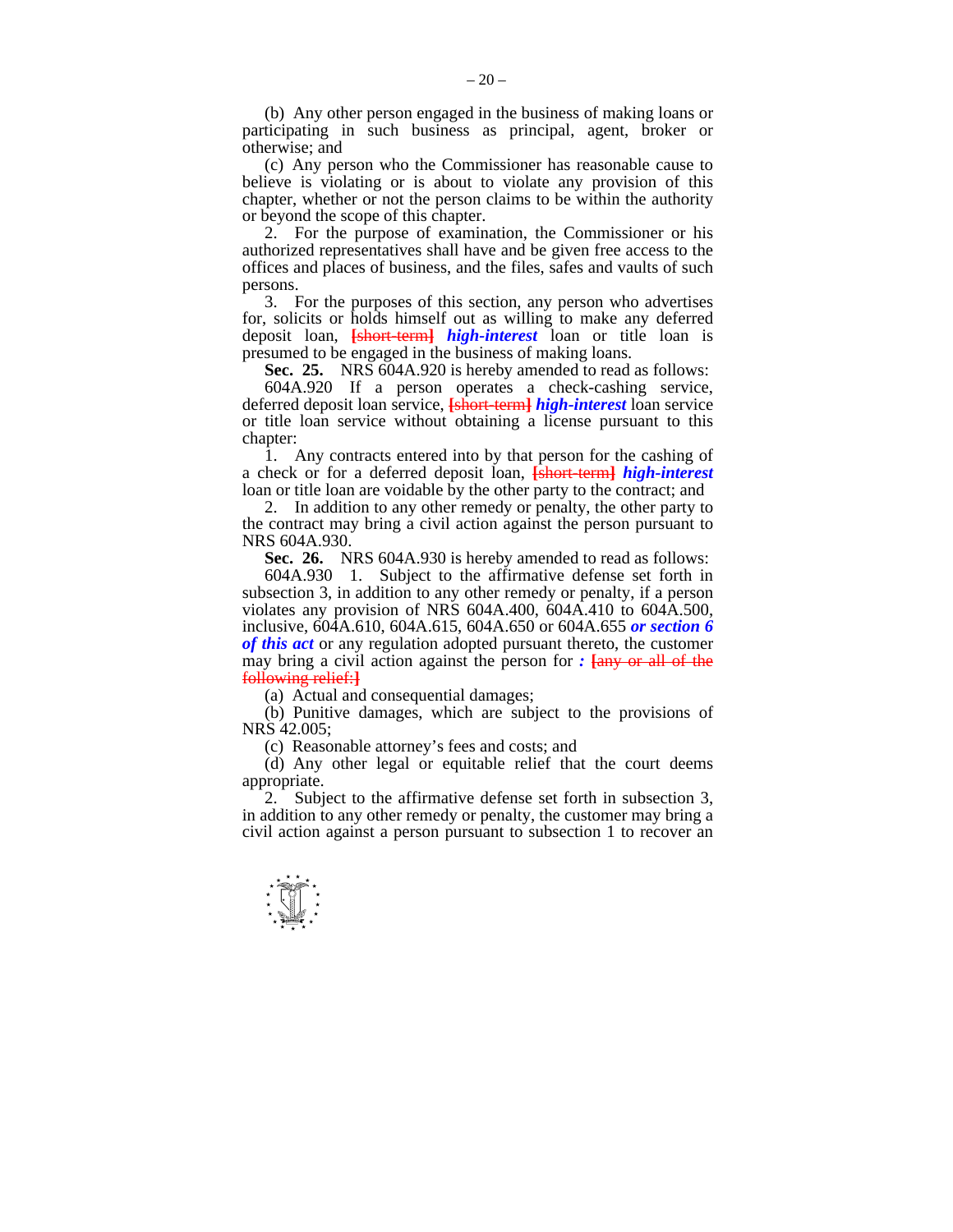additional amount, as statutory damages, which is equal to \$1,000 for each violation if the person knowingly:

 (a) Operates a check-cashing service, deferred deposit loan service, **[**short-term**]** *high-interest* loan service or title loan service without a license, in violation of NRS 604A.400;

 (b) Fails to include in a loan agreement a disclosure of the right of the customer to rescind the loan, in violation of NRS 604A.410;

(c) Violates any provision of NRS 604A.420;

 (d) Accepts collateral or security for a deferred deposit loan, in violation of NRS 604A.435, except that a check or written authorization for an electronic transfer of money shall not be deemed to be collateral or security for a deferred deposit loan;

 (e) Uses or threatens to use the criminal process in this State or any other state to collect on a loan made to the customer, in violation of NRS 604A.440;

 (f) Includes in any written agreement a promise by the customer to hold the person harmless, a confession of judgment by the customer or an assignment or order for the payment of wages or other compensation due the customer, in violation of NRS 604A.440;

(g) Violates any provision of NRS 604A.485; **[**or**]**

(h) Violates any provision of NRS 604A.490 **[**.**]** *; or* 

 *(i) Violates any provision of section 6 of this act.* 

 3. A person may not be held liable in any civil action brought pursuant to this section if the person proves, by a preponderance of evidence, that the violation:

(a) Was not intentional;

(b) Was technical in nature; and

 (c) Resulted from a bona fide error, notwithstanding the maintenance of procedures reasonably adapted to avoid any such error.

 4. For the purposes of subsection 3, a bona fide error includes, without limitation, clerical errors, calculation errors, computer malfunction and programming errors and printing errors, except that an error of legal judgment with respect to the person's obligations under this chapter is not a bona fide error.

**Sec. 27.** NRS 99.050 is hereby amended to read as follows:

 99.050 **[**Parties**]** *Except as otherwise provided in section 670 of the John Warner National Defense Authorization Act for Fiscal Year 2007, Public Law 109-364, or any regulation adopted pursuant thereto, parties* may agree for the payment of any rate of interest on money due or to become due on any contract, for the compounding of interest if they choose, and for any other charges or fees. The parties shall specify in writing the rate upon which they

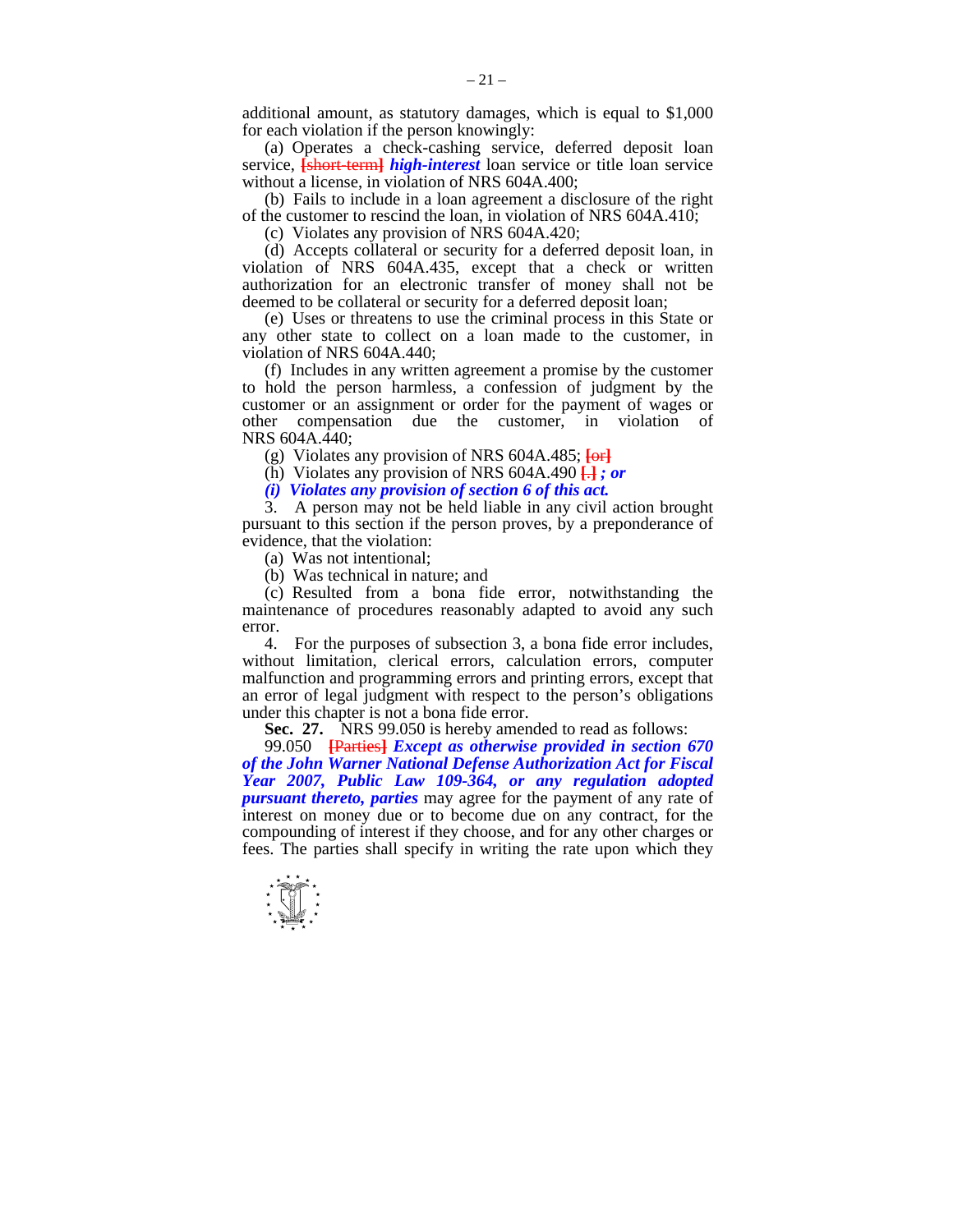agree, that interest is to be compounded if so agreed, and any other charges or fees to which they have agreed.

Sec. 28. Chapter 675 of NRS is hereby amended by adding thereto a new section to read as follows:

*The provisions of this chapter apply to any person who:* 

 *1. Makes installment loans that are not subject to regulation pursuant to chapter 604A of NRS;* 

 *2. Is an affiliate, subsidiary or holding company of a bank, national banking association, savings bank, trust company, savings and loan association, credit union, development corporation, mortgage broker, mortgage banker, thrift company or insurance company; or* 

 *3. Seeks to evade its application by any device, subterfuge or pretense, including, without limitation:* 

 *(a) Calling a loan by any other name;* 

 *(b) Using any agents, affiliates or subsidiaries in an attempt to avoid the application of the provisions of this chapter; or* 

 *(c) Having any affiliation or other business arrangement with an entity that is exempt from the provisions of this chapter pursuant to subsection 1 of NRS 675.040, the effect of which is to evade the provisions of this chapter, including, without limitation, making a loan while purporting to be the agent of such an exempt entity where the purported agent holds, acquires or maintains a material economic interest in the revenues generated by the loan.* 

**Sec. 29.** NRS 675.040 is hereby amended to read as follows:

675.040 This chapter does not apply to:

 1. **[**A**]** *Except as otherwise provided in section 28 of this act, a*  person doing business under the authority of any law of this State or of the United States relating to banks, *national banking associations,* savings banks, trust companies, savings and loan associations, credit unions, development corporations, mortgage brokers, mortgage bankers, thrift companies, pawnbrokers or insurance companies.

2. A real estate investment trust, as defined in 26 U.S.C. § 856.

 3. An employee benefit plan, as defined in 29 U.S.C. § 1002(3), if the loan is made directly from money in the plan by the plan's trustee.

 4. An attorney at law rendering services in the performance of his duties as an attorney at law if the loan is secured by real property.

 5. A real estate broker rendering services in the performance of his duties as a real estate broker if the loan is secured by real property.

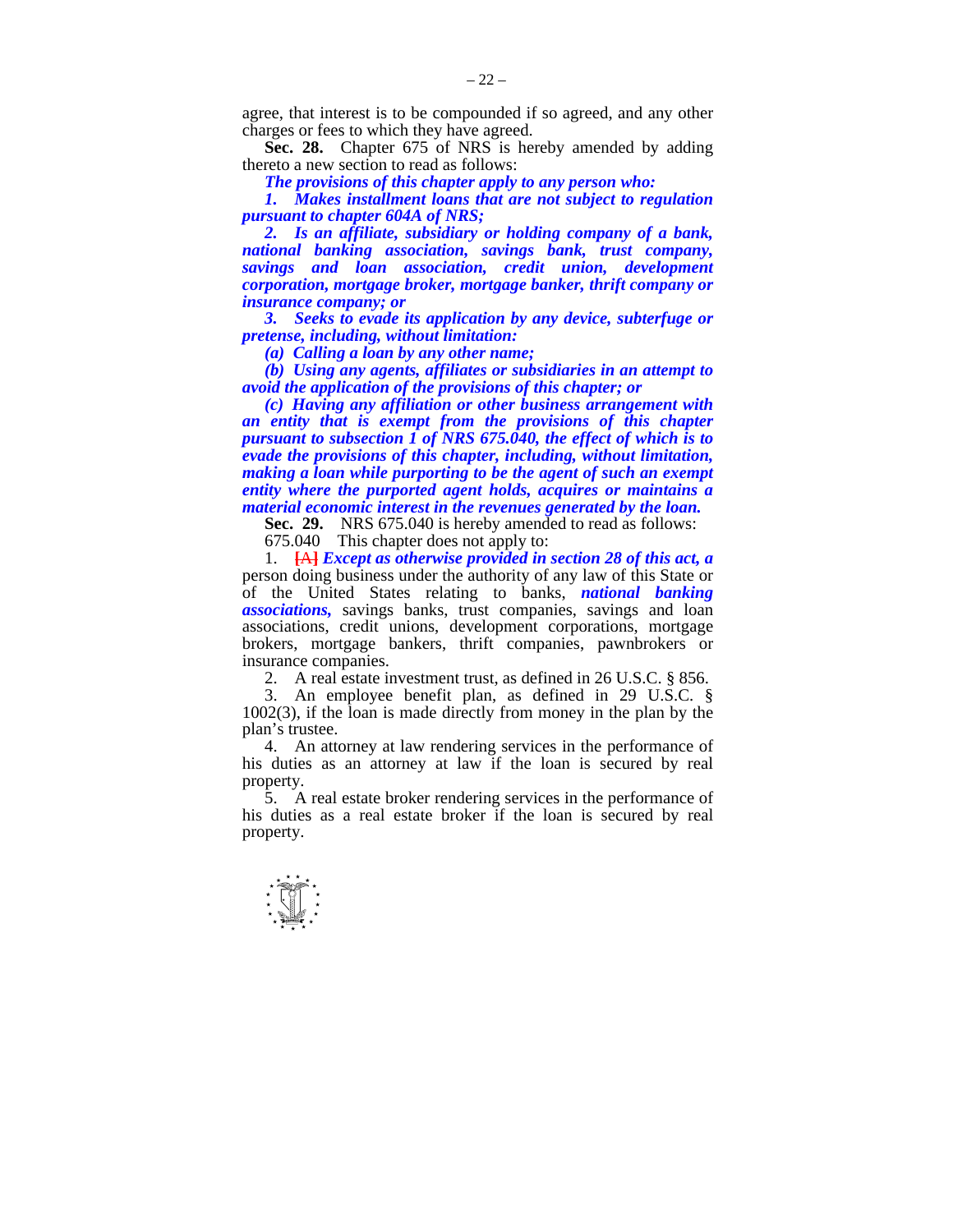6. Except as otherwise provided in this subsection, any firm or corporation:

 (a) Whose principal purpose or activity is lending money on real property which is secured by a mortgage;

 (b) Approved by the Federal National Mortgage Association as a seller or servicer; and

 (c) Approved by the Department of Housing and Urban Development and the Department of Veterans Affairs.

 7. A person who provides money for investment in loans secured by a lien on real property, on his own account.

 8. A seller of real property who offers credit secured by a mortgage of the property sold.

 9. A person holding a nonrestricted state gaming license issued pursuant to the provisions of chapter 463 of NRS.

 10. A person licensed to do business pursuant to chapter 604A of NRS with regard to those services regulated pursuant to chapter 604A of NRS.

 **Sec. 29.5.** NRS 675.060 is hereby amended to read as follows:

 675.060 1. No person may engage in the business of lending in this State without first having obtained a license from the Commissioner pursuant to this chapter for each office or other place of business at which the person engages in such business, except that if a person intends to engage in the business of lending in this State as a deferred deposit loan service, **[**short-term**]** *high-interest*  loan service or title loan service, as those terms are defined in chapter 604A of NRS, the person must obtain a license from the Commissioner pursuant to chapter 604A of NRS before the person may engage in any such business.

 2. For the purpose of this section, a person engages in the business of lending in this State if he:

 (a) Solicits loans in this State or makes loans to persons in this State, unless these are isolated, incidental or occasional transactions; or

 (b) Is located in this State and solicits loans outside of this State or makes loans to persons located outside of this State, unless these are isolated, incidental or occasional transactions.

**Sec. 29.7.** NRS 675.365 is hereby amended to read as follows:

 675.365 In addition to the interest allowed pursuant to NRS 675.363, a licensee may, pursuant to the agreement for a loan for an indefinite term, receive from the borrower or add to the unpaid balance in that borrower's account:

1. Any fees imposed on the licensee pursuant to this chapter;

2. Any charge for insurance under NRS 675.300;

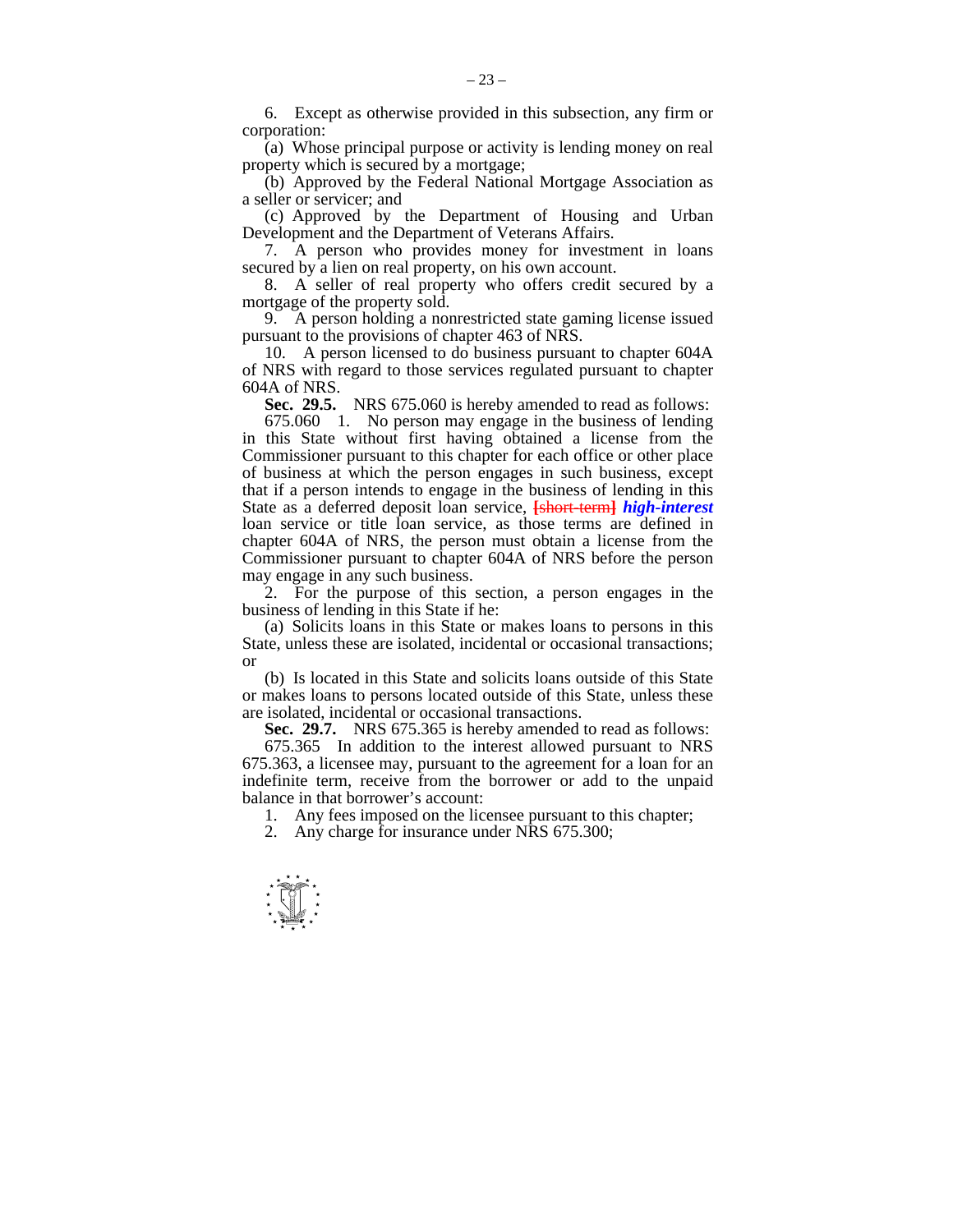3. A charge not exceeding 25 cents for each transaction in which a loan or advance is made pursuant to the agreement or an annual fee for the use of an open-end account in an amount not to exceed \$20;

 4. If the interest calculated for any billing cycle pursuant to NRS 675.363 is less than 50 cents:

 (a) For a billing cycle which is monthly or longer, a charge in an amount not exceeding 50 cents; or

 (b) For a billing cycle less than monthly, a charge in an amount equal to that portion of 50 cents which bears the same relation to 50 cents as the number of days in the billing cycle bear to 365 divided by 12;

 5. For any check written by the borrower to the licensee which is returned **[**for**]** *, or any electronic transfer of money that fails, because of* insufficient funds, a charge of \$10 or in an amount equal to the charges imposed on the licensee because of his reliance on that check  $\frac{1}{b}$  or *electronic transfer of money*, whichever amount is greater; and

 6. Any charge assessed the licensee by a third party for the printing and distribution of any checks, drafts or other instruments to be used by the borrower in obtaining advances pursuant to the agreement.

 **Sec. 30.** NRS 604A.095 and 604A.100 are hereby repealed.

 **Sec. 31.** Any license to operate a short-term loan service that was issued by the Commissioner of Financial Institutions pursuant to chapter 604A of NRS before October 1, 2007, shall be deemed to be a license to operate a high-interest loan service which was issued by the Commissioner pursuant to the provisions of chapter 604A of NRS and which expires on the date on which the license to operate a short-term loan service would have expired pursuant to the provisions of NRS 604A.640.

 **Sec. 32.** 1. A license to engage in the business of lending in this State which was issued by the Commissioner of Financial Institutions pursuant to chapter 675 of NRS before October 1, 2007, to a person who, pursuant to the provisions of this act, is subject to regulation only pursuant to chapter 604A of NRS, shall be deemed to be a license issued by the Commissioner pursuant to chapter 604A of NRS. Such a license expires on December 31, 2007, and may be renewed on or before its expiration in accordance with NRS 604A.640. Upon the renewal of such a license, the Commissioner shall issue to the holder of the license a license pursuant to chapter 604A of NRS in lieu of the license issued pursuant to chapter 675 of NRS.